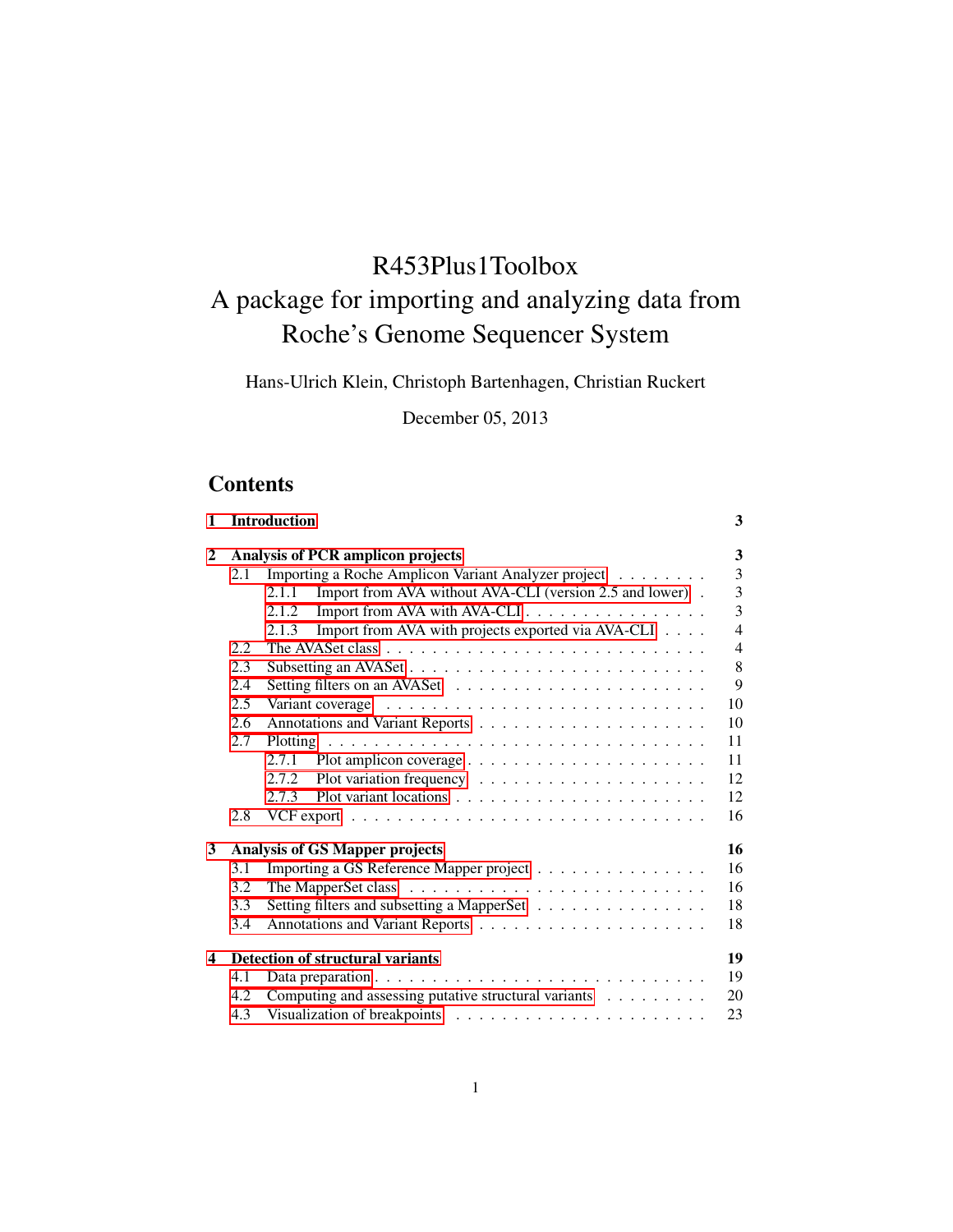|  | 5 Analysis and manipulation of SFF files | 23 |
|--|------------------------------------------|----|
|  |                                          |    |
|  |                                          |    |
|  |                                          |    |
|  |                                          |    |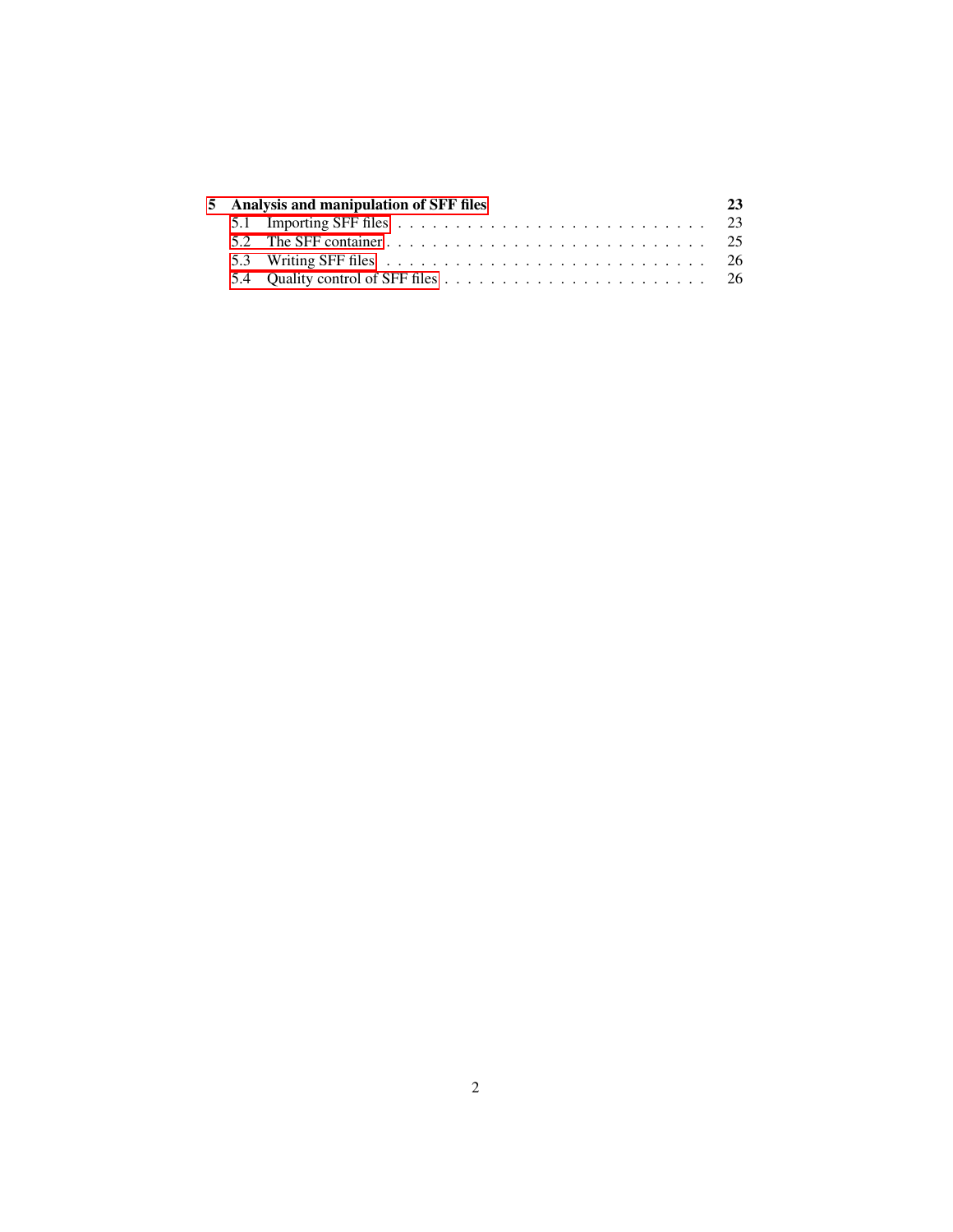### <span id="page-2-0"></span>1 Introduction

The R453Plus1 Toolbox comprises useful functions for the analysis of data generated by Roche's 454 sequencing platform. It adds functions for quality assurance as well as for annotation and visualization of detected variants, complementing the software tools shipped by Roche with their product. Further, a pipeline for the detection of structural variants is provided.

> library(R453Plus1Toolbox)

# <span id="page-2-1"></span>2 Analysis of PCR amplicon projects

This section deals with the analysis of projects investigating massively parallel data generated from specifically designed PCR products.

#### <span id="page-2-2"></span>2.1 Importing a Roche Amplicon Variant Analyzer project

The function AVASet imports data from Roche's Amplicon Variant Analyzer (AVA). This can be done in three ways, depending on the version of your AVA software:

#### <span id="page-2-3"></span>2.1.1 Import from AVA without AVA-CLI (version 2.5 and lower)

For projects created with the AVA software version  $\leq$  2.5, AVASet expects only a dirname pointing to the project data, i.e. a directory that contains the following files and subdirectories:

- "Amplicons/ProjectDef/ampliconsProject.txt"
- "Amplicons/Results/Variants/currentVariantDefs.txt"
- "Amplicons/Results/Variants"
- "Amplicons/Results/Align"

There is an example project "AVASet" included in the *R453Plus1Toolbox* installation directory:

```
> projectDir = system.file("extdata", "AVASet", package = "R453Plus1Toolbox")
> avaSet = AVASet(dirname=projectDir)
```
#### <span id="page-2-4"></span>2.1.2 Import from AVA with AVA-CLI

The function AVASet can directly access the AVA Command Line Interface (AVA-CLI) from within R. If the AVA software is installed on the same machine that runs R, the easiest way to import a project is to specify the project directory with dirname and the path to the binaries in the AVA software's installation directory with  $a\vee aBin$ .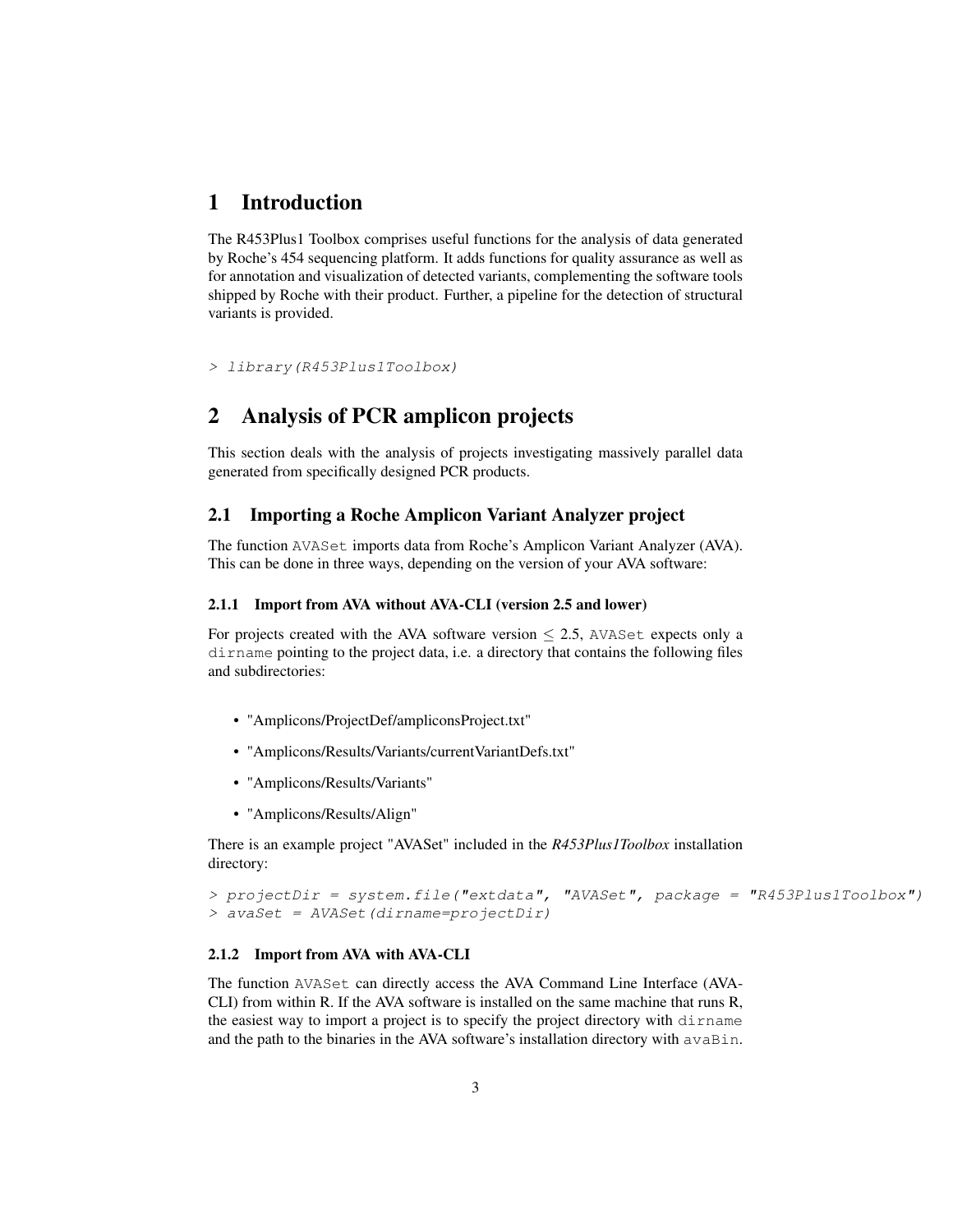It is usually the directory "bin" containing the AVA-CLI command interpreter "doAmplicon".

Let's say the AVA software was installed to the directory "/home/User/AVA". Then, the function call looks like:

```
> projectDir = "My/AVA/Project"
> avaSet = AVASet(dirname=projectDir, avaBin="/home/User/AVA/bin")
```
#### <span id="page-3-0"></span>2.1.3 Import from AVA with projects exported via AVA-CLI

If the AVA software is not installed on the same machine that runs R, all data must be exported manually using AVA-CLI. It can be accessed via the command line interpreter "doAmplicon" from the AVA software's installation directory. Within the AVA-CLI, load your project with the command "open". AVASet expects five files (variant information is optional):

| AVASet argument  | AVA-CLI command                                | Description                                               |
|------------------|------------------------------------------------|-----------------------------------------------------------|
| file sample      | list sample -outputFile sample.csv             | Table with sample names and<br>annotations                |
| file amp         | list amplicon -outputFile amp.csv              | Table with primer sequences,<br>positions and annotations |
| file reference   | list reference -outputFile reference.csv       | Reference sequences                                       |
| file variant     | list variant -outputFile variant.csv           | Detected variants (if available)                          |
| file variantHits | report variantHits -outputFile variantHits.csv | Variant hits for all samples (if<br>available)            |

Table 1: AVASet function arguments for loading projects exported via AVA-CLI.

Note, that all exported tables are expected to be in csv-format. There is an example project "AVASet\_doAmplicon" included in the *R453Plus1Toolbox* installation directory:

```
> projectDir = system.file("extdata", "AVASet_doAmplicon", package="R453Plus1Too
> avaSetExample = AVASet(dirname=projectDir, file_sample="sample.csv",
 file_amp="amp.csv", file_reference="reference.csv", file_variant="variant.csv"
 file_variantHits="variantHits.csv")
```
AVASet searches the specified dirname for the exported csv-files. file\_variant file\_variantHits can be omitted if no variant information is available for the project.

#### <span id="page-3-1"></span>2.2 The AVASet class

The *AVASet* class defines a container to store data imported from projects conducted with Roche's AVA software. It extends the *Biobase eSet* to store all relevant information.

> avaSet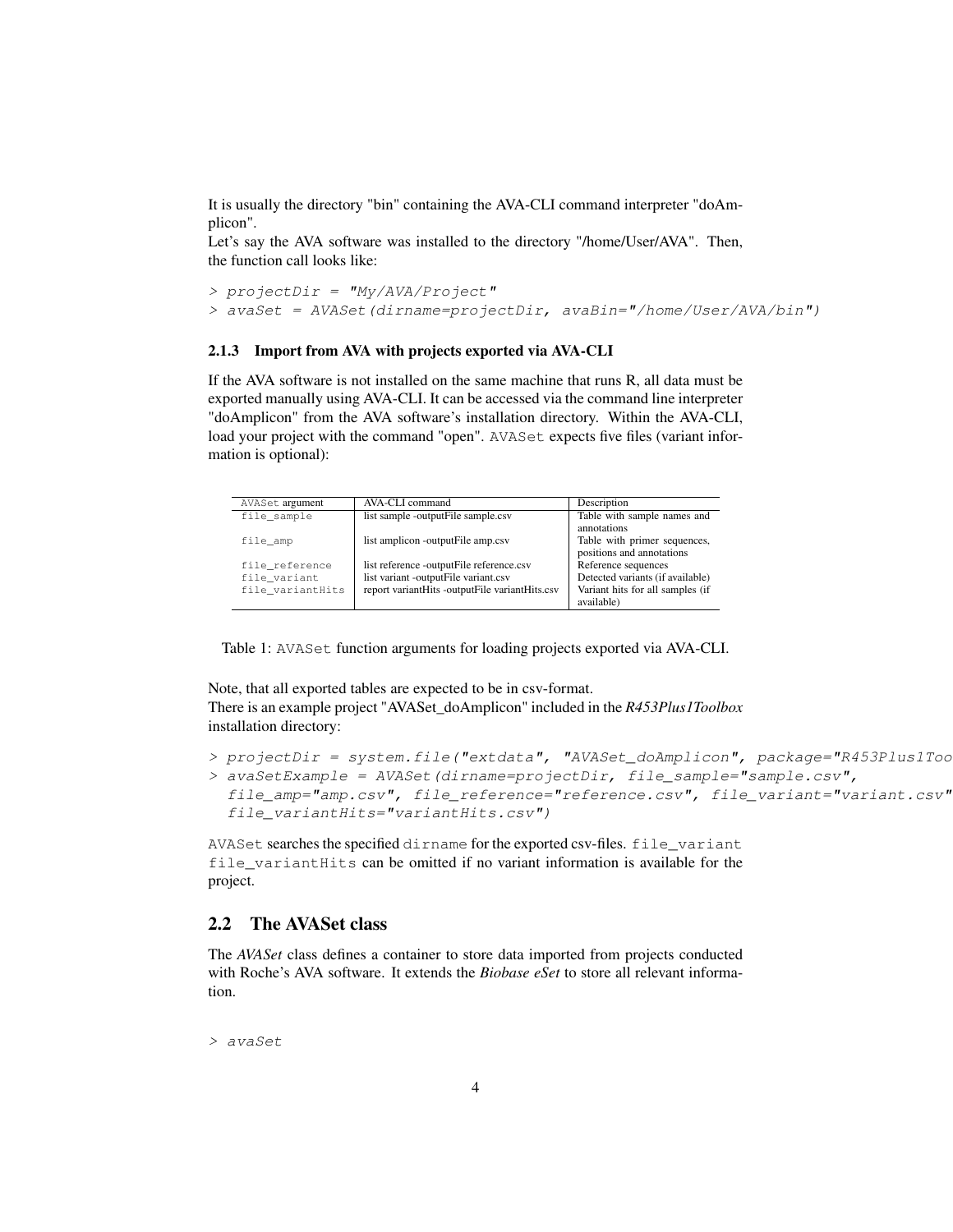```
AVASet (storageMode: list)
assayData: 259 features, 6 samples
  element names: variantForwCount, totalForwCount, variantRevCount, totalRevCoun
protocolData: none
phenoData
  sampleNames: Sample_1 Sample_2 ... Sample_6 (6
    total)
 varLabels: SampleID MID1 ... Annotation (7 total)
  varMetadata: labelDescription
featureData
  featureNames: C1438 C369 ... C763 (259 total)
  fvarLabels: name canonicalPattern ...
    referenceBases (7 total)
  fvarMetadata: labelDescription
experimentData: use 'experimentData(object)'
Annotation:
An object of class 'AnnotatedDataFrame'
 rowNames: TET2_E11.04 TET2_E06 TET2_E11.03 TET2_E04
 varLabels: ampID primer1 ... targetEnd (6 total)
 varMetadata: labelDescription
class: AlignedRead
length: 4 reads; width: 339..346 cycles
chromosome: NA NA NA NA
position: 1 1 1 1
strand: NA NA NA NA
alignQuality: NumericQuality
alignData varLabels: name refSeqID gene
```
An object of class *AVASet* consists of three main components:

#### 1. Variants:

The variants part stores data about the found variants and is accessible by the functions assayData, featureData and phenoData known from Biobase eSet.

The assayData slot contains four matrices with variants as rows and samples as columns:

- variantForwCount: Matrix containing the number of reads with the respective variant in forward direction.
- variantRevCount: Matrix containing the number of reads with the respective variant in reverse direction.
- totalForwCount: Matrix containig the total coverage for every variant location in forward direction.
- totalRevCount: Matrix containing the total coverage for every variant location in reverse direction.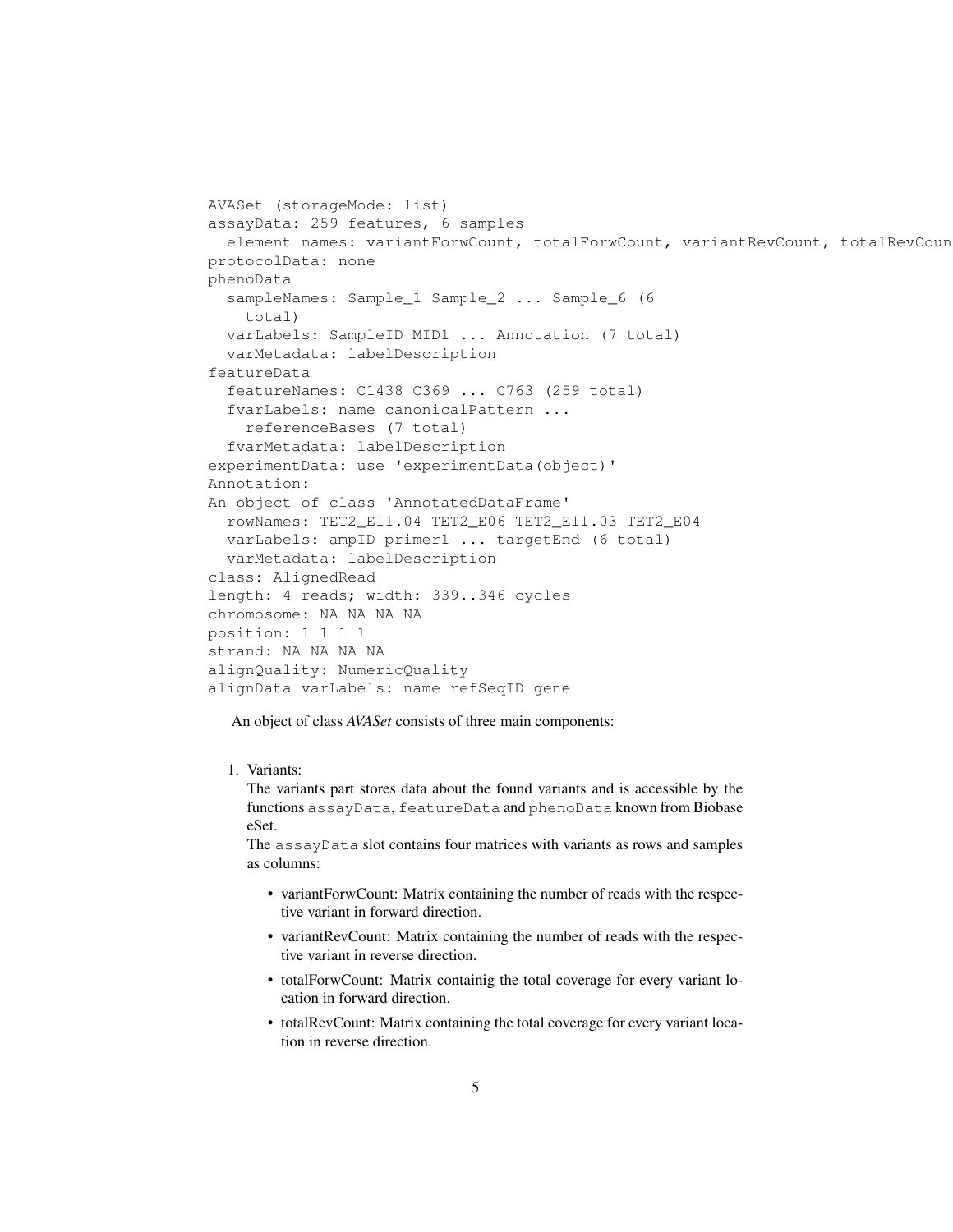> assayData(avaSet)\$totalForwCount[1:3, ]

|       |     | Sample_1 Sample_2 Sample_3 Sample_4 Sample_5 Sample_6 |     |      |      |     |
|-------|-----|-------------------------------------------------------|-----|------|------|-----|
| C1438 | 119 | 1516                                                  | 137 | 1729 | 1288 | 140 |
| C369  | 267 | 1152                                                  | 195 | 1518 | 1016 | 190 |
| C595  | 258 | 1805                                                  | 230 | 1885 | 1775 | 221 |

The featureData slot provides additional information on the variants. fData returns a data frame with variants as rows and the following columns:

- name/canonicalPattern: Short identifiers of a variant including the position and the bases changed.
- referenceSeq: Gives the identifier of the reference sequence (see below).
- start/end: The position of the variant relative to the reference sequence.
- variantBase/referenceBases: The bases changed in the variant.

> fData(avaSet)[1:3, ]

|       |               |                            | name canonicalPattern referenceSeqID start end |             |  |
|-------|---------------|----------------------------|------------------------------------------------|-------------|--|
|       | C1438 303:T/C | s(303, C)                  | I37                                            | 303 303     |  |
|       | C369 309:T/C  | S(309,C)                   |                                                | 136 309 309 |  |
|       | C595 108: T/C | s(108,C)                   |                                                | 140 108 108 |  |
|       |               | variantBase referenceBases |                                                |             |  |
| C1438 |               |                            |                                                |             |  |
| C369  |               | C                          | T                                              |             |  |
| C595  |               |                            | T                                              |             |  |

The phenoData slot provides sample-IDs, multiplexer IDs (MID1, MID2), the pico titer plate (PTP) accession number, the lane, the read group and additional textual annotation for each sample. Most of these informations are imported directly from Roche's software.

```
> pData(avaSet)
```

|          |                          |                | SampleID MID1 MID2 PTP AccNum Lane ReadGroup |    |  |
|----------|--------------------------|----------------|----------------------------------------------|----|--|
| Sample 1 | 19646 Mid3 Mid3          |                | GGSFDBH                                      | 07 |  |
| Sample_2 |                          | I116 Mid1 Mid1 | GA0582C                                      | 01 |  |
|          | Sample_3 19644 Mid1 Mid1 |                | GGSFDBH                                      | 07 |  |
|          |                          |                | Sample_4 I118 Mid3 Mid3 GA0582C              | 01 |  |
|          | Sample 5 I117 Mid2 Mid2  |                | GA0582C                                      | 01 |  |
|          | Sample 6 19645 Mid2 Mid2 |                | GGSFDBH                                      | 07 |  |
|          | Annotation               |                |                                              |    |  |
| Sample 1 |                          |                |                                              |    |  |
| Sample 2 |                          |                |                                              |    |  |
| Sample 3 |                          |                |                                              |    |  |
| Sample 4 |                          |                |                                              |    |  |
| Sample 5 |                          |                |                                              |    |  |
| Sample 6 |                          |                |                                              |    |  |
|          |                          |                |                                              |    |  |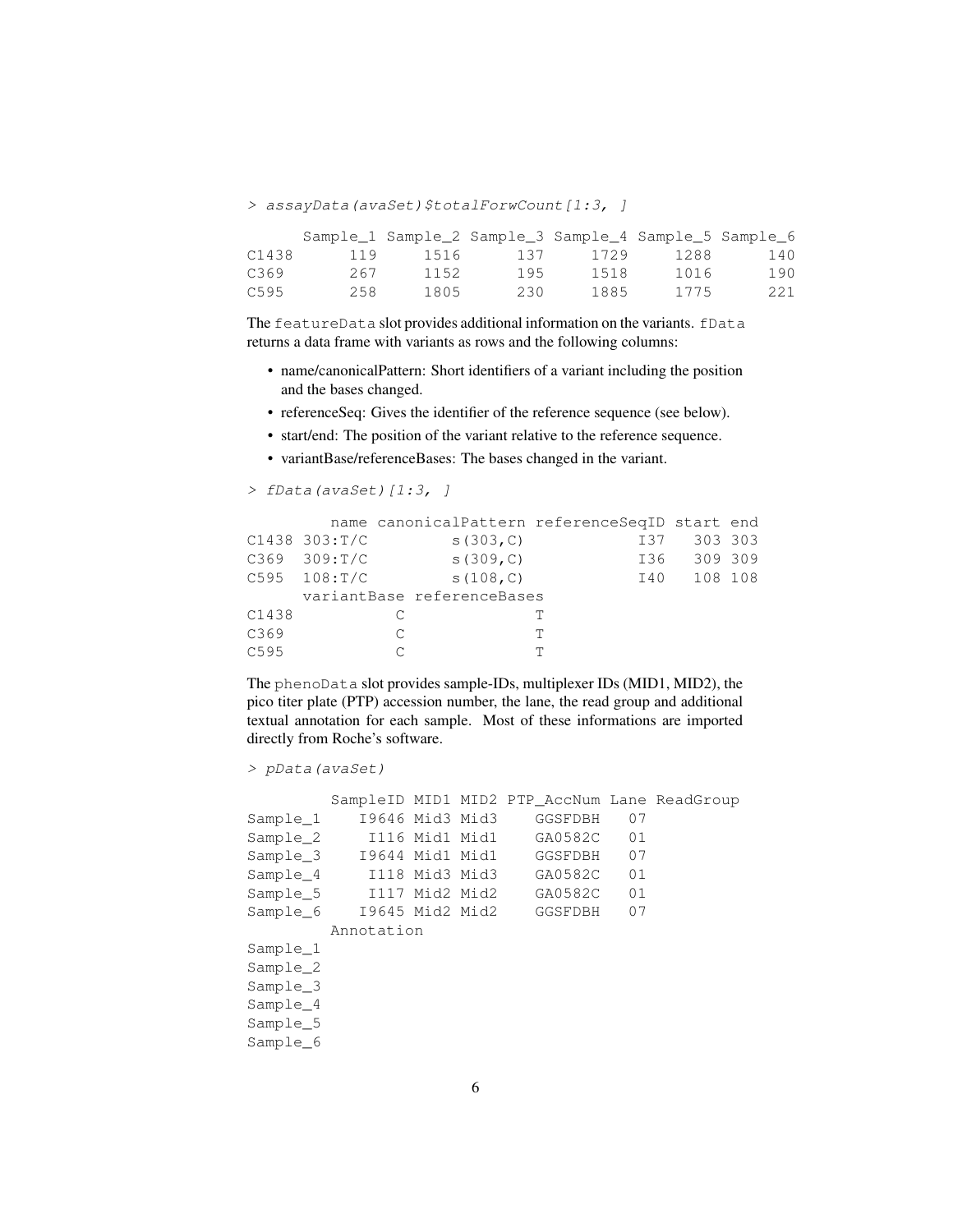2. Amplicons:

This part stores information about the used amplicons and is accessible by the functions assayDataAmp and fDataAmp.

The slot assayDataAmp contains two matrices with amplicons as rows and samples as columns:

- forwCount: Matrix containing the number of reads for each amplicon and each sample in forward direction.
- revCount: Matrix containing the number of reads for each amplicon and each sample in reverse direction.

|             |          | Sample 1 Sample 2 Sample 3 Sample 4 Sample 5 |      |      |      |
|-------------|----------|----------------------------------------------|------|------|------|
| TET2 E11.04 | 119      | 1516                                         | 137  | 1729 | 1288 |
| TET2_E06    | 248      | 400                                          | 22.4 | 478  | 339  |
| TET2_E11.03 | 267      | 1152                                         | 195  | 1518 | 1016 |
| TET2 E04    | 258      | 1805                                         | 230  | 1885 | 1775 |
|             | Sample 6 |                                              |      |      |      |
| TET2 E11.04 | 140      |                                              |      |      |      |
| TET2 E06    | 204      |                                              |      |      |      |
| TET2 E11.03 | 190      |                                              |      |      |      |
| TET2 E04    | 221      |                                              |      |      |      |

> assayDataAmp(avaSet)\$forwCount

The slot featureDataAmp contains an AnnotatedDataFrame with additional information on each amplicon:

- ampID: The identifier of the current amplicon.
- primer1, primer2: The primer sequences for each amplicon.
- referenceSeqID: The identifier of the reference sequence (see below).
- targetStart/targetEnd: The coordinates of the target region.

> fDataAmp(avaSet)

|             | ampID |     |                         | primer1                |     |
|-------------|-------|-----|-------------------------|------------------------|-----|
| TET2 E11.04 | I90   |     | CATTCACCTTCTCACATAATCCA |                        |     |
| TET2 E06    | I81   |     | TGCAAGTGACCCTTGTTTTG    |                        |     |
| TET2_E11.03 | I89   |     | GCTCAGTCTACCACCCATCC    |                        |     |
| TET2 E04    | I79   |     | GGGGTTAAGCTTTGTGGATG    |                        |     |
|             |       |     |                         | primer2 referenceSeqID |     |
| TET2 E11.04 |       |     | GAATTGACCCATGAGTTGGAG   |                        | I37 |
| TET2_E06    |       |     | AACCAAAGATTGGGCTTTCC    |                        | I42 |
| TET2 E11.03 |       |     | AGATGCAGGGCATGAAGAGA    |                        | I36 |
| TET2 E04    |       |     | TTGTGACTCTCTGGTGAATAGCA |                        | I40 |
|             |       |     | targetStart targetEnd   |                        |     |
| TET2 E11.04 |       | 2.4 | 325                     |                        |     |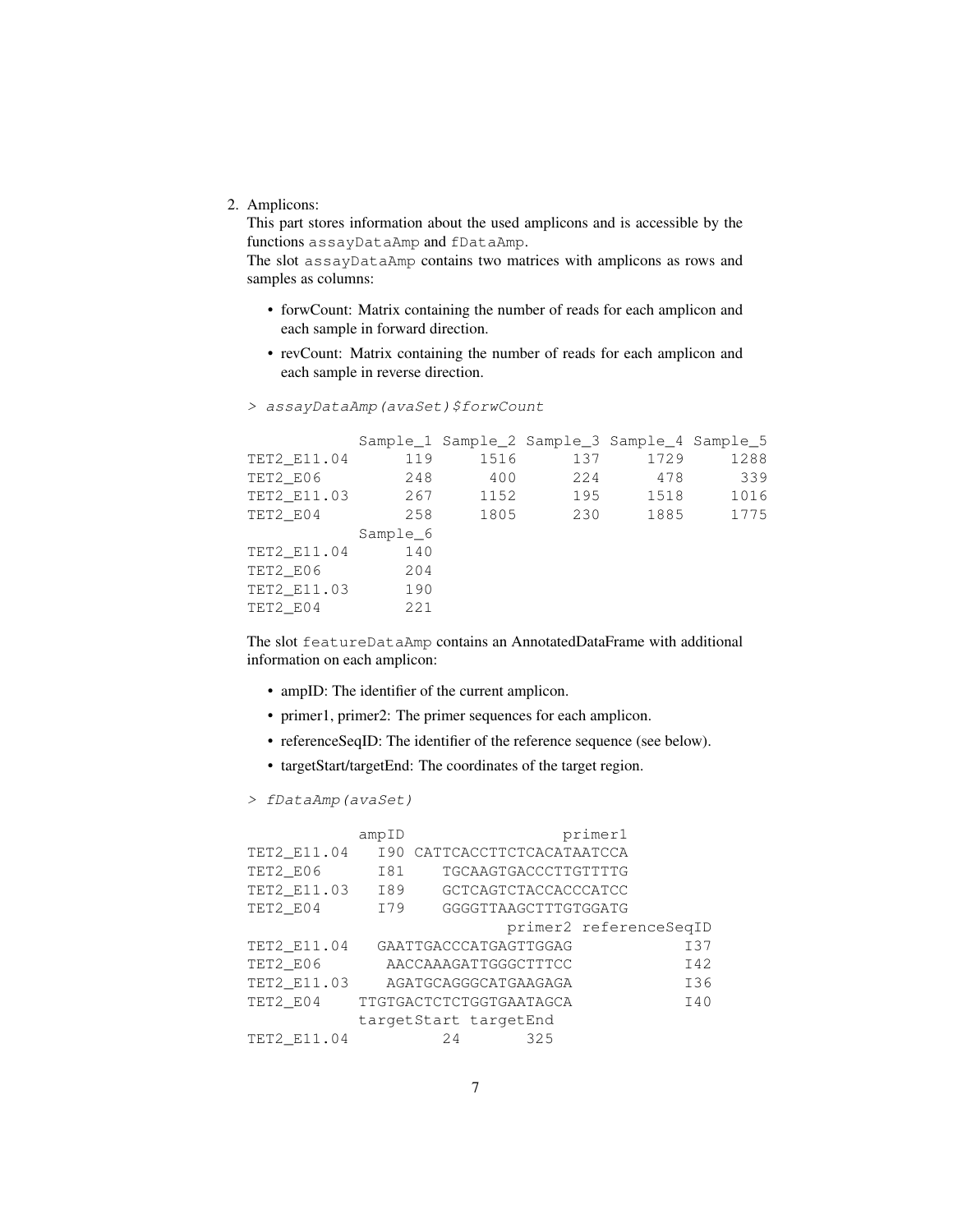| TET2 E06    | -21 | 321 |
|-------------|-----|-----|
| TET2 E11.03 | -21 | 319 |
| TET2 E04    | 21  | 322 |

As both refer to the same samples, the variants phenoData slot is used for amplicons as well.

3. Reference sequences:

This part stores data about the reference sequences the amplicons were selected from. All information is stored into an object of class *AlignedRead*. The reads are accessible via sread. To retrieve additional information from Ensembl about the chromosome, the position and the strand of each reference sequence run function alignShortReads (see section [2.6](#page-9-1) for details).

```
> library(ShortRead)
> referenceSequences(avaSet)
class: AlignedRead
length: 4 reads; width: 339..346 cycles
chromosome: NA NA NA NA
position: 1 1 1 1
strand: NA NA NA NA
alignQuality: NumericQuality
alignData varLabels: name refSeqID gene
> sread(referenceSequences(avaSet))
DNAStringSet object of length 4:
   width seq names
[1] 345 GGGGTTAAGCTTT...CAGAGAGTCACAA I40
[2] 346 CATTCACCTTCTC...CATGGGTCAATTC I37
[3] 339 GCTCAGTCTACCA...ATGCCCTGCATCT 136
[4] 341 TGCAAGTGACCCT...CCAATCTTTGGTT I42
```
The following table sums up the available slots and accessor functions:

#### <span id="page-7-0"></span>2.3 Subsetting an AVASet

A subset of an *AVASet* object can be generated using the common "[]"-notation:

> avaSubSet = avaSet[1:10, "Sample\_1"]

The first dimension refers to the variants and the second dimension to the samples, so an *AVASet* with ten variants and one sample is returned.

This is a short and to some extend equivalent version of the function subset, which expects a subset argument and the respective dimension (either "variants", "samples" or "amplicons"):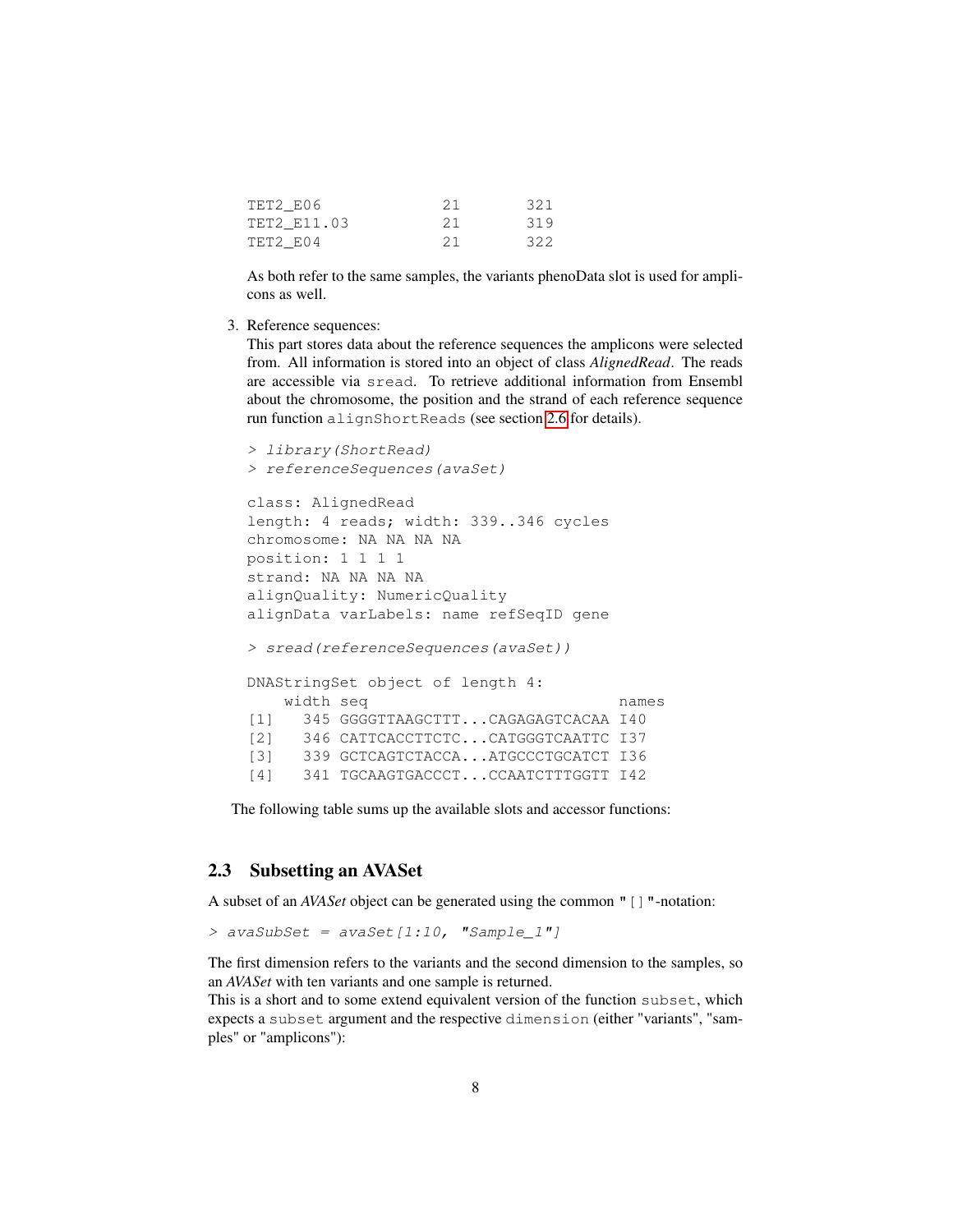| Function/Slot           | Description                                          |  |  |
|-------------------------|------------------------------------------------------|--|--|
| assayData               | Contains the number of reads and the total cover-    |  |  |
|                         | age for every variant and each sample in forward     |  |  |
|                         | and reverse direction.                               |  |  |
| fData/featureData       | Contains information about the type, position and    |  |  |
|                         | reference of each variant.                           |  |  |
| pData/phenoData         | Contains sample-IDs, multiplexer IDs (MID1,          |  |  |
|                         | MID2), the pico titer plate (PTP) accession num-     |  |  |
|                         | ber, the lane, the read group and additional textual |  |  |
|                         | annotation for each sample.                          |  |  |
| assayDataAmp            | Contains the number of reads for every amplicon      |  |  |
|                         | and each sample in forward/reverse direction.        |  |  |
| fDataAmp/featureDataAmp | Contains the primer sequences, reference se-         |  |  |
|                         | quence and the coordinates of the target region for  |  |  |
|                         | each amplicon.                                       |  |  |
| referenceSequences      | Contains the reference sequences for the ampli-      |  |  |
|                         | cons together with additional annotations.           |  |  |

Table 2: AVASet contents and accessor functions.

```
> avaSubSet = subset(avaSet, subset=1:10, dimension="variants")
```
The following is equivalent to the " [] "-example above:

```
> avaSubSet = subset(subset(avaSet, subset=1:10, dimension="variants"), subset="
 dimension="samples")
```
In contrast to the "[]"-Notation, the function subset allows further subsetting by amplicons:

```
> avaSubSet = subset(avaSet, subset=c("TET2_E11.04", "TET2_E06"), dimension="amp
```
When subsetting by amplicons all variants referring to amplicons that are not in the subset will be excluded.

#### <span id="page-8-0"></span>2.4 Setting filters on an AVASet

Another way of generating a subset of an *AVASet* object is filtering only those variants, whose coverage (in percent) in forward and reverse direction respectively is higher than a given filter value in at least one sample. Here, the coverage is defined as the percentual amount of the reads with the given variant on the number of all reads covering the variant's position.

The function setVariantFilter returns an updated *AVASet* object that meets the given requirements:

> avaSetFiltered1 = setVariantFilter(avaSet, filter=0.05)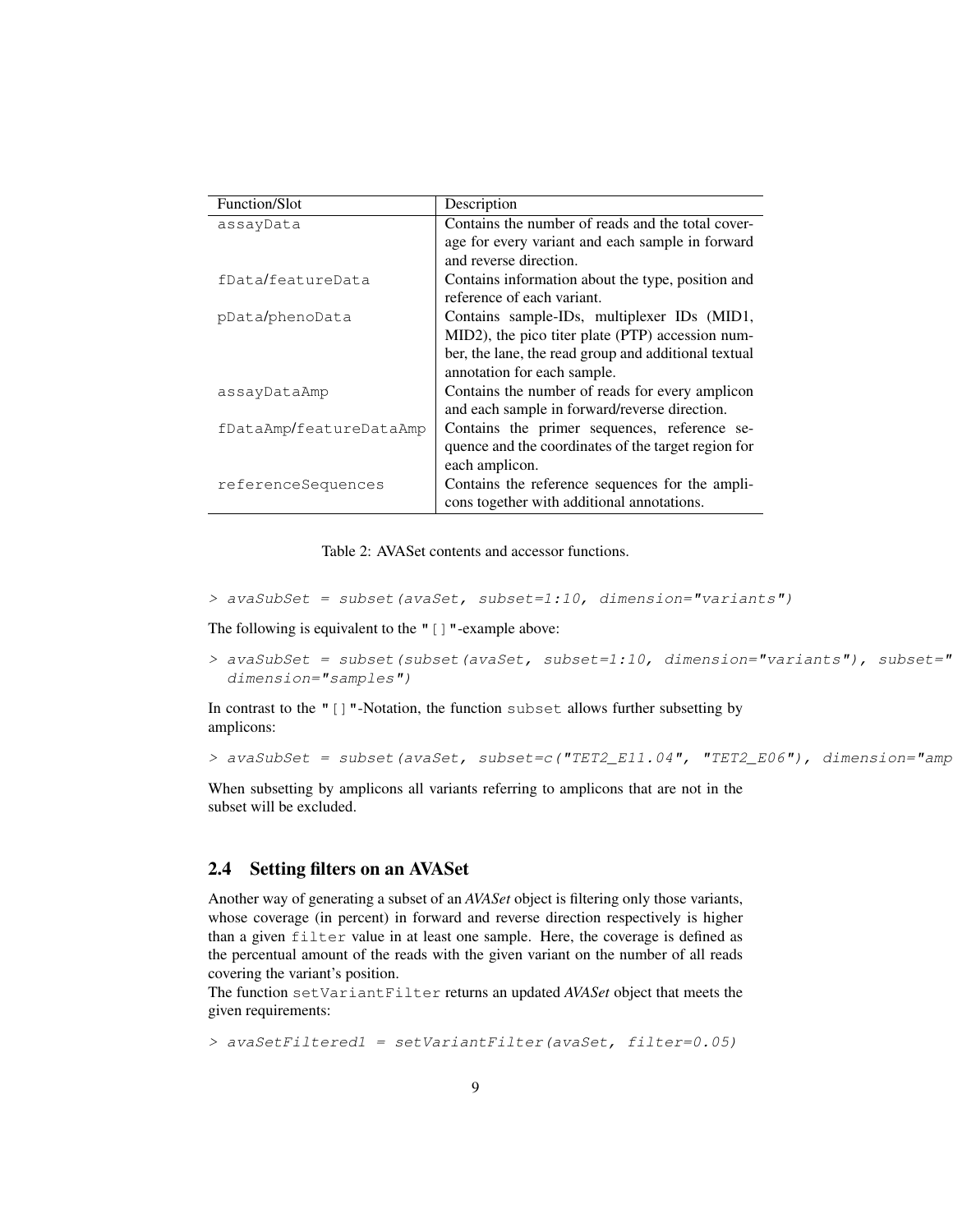The above example returns an *AVASet*, which only contains variants whose coverage is greater than 5% in at least one sample.

Passing a vector of two filter values applies filtering according to forward and reverse read direction separately:

```
> avaSetFiltered2 = setVariantFilter(avaSet, filter=c(0.1, 0.05))
```
In fact, when filtering an *AVASet*, the whole object is still availabe. The filter only affects the output given by accessor functions like fData, featureData and assayData. The process can be reversed and the filter value(s) can be reset to zero by calling

> avaSet = setVariantFilter(avaSetFiltered1, filter=0)

or simply

> avaSet = setVariantFilter(avaSetFiltered2)

#### <span id="page-9-0"></span>2.5 Variant coverage

The function getVariantPercentages displays the coverage of the variants for a given direction (either "forward", "reverse", or "both"):

```
> getVariantPercentages(avaSet, direction="both")[20:25, 1:4]
```

```
Sample 1 Sample 2 Sample 3 Sample 4
C386 0.00000000 0.000000000 0.00000000 0.00000000
C1808 0.00000000 0.000000000 0.00000000 0.00000000
C1338 0.00000000 0.002405774 0.45720251 0.00000000
C1052 0.03202847 0.044400452 0.03076923 0.06076519
C818 0.00000000 0.003019628 0.00000000 0.00000000
C681 0.00000000 0.000000000 0.00000000 0.00000000
```
In the example above, getVariantPercentages is simply a short form of calculating

```
> (assayData(avaSet)[[1]] + assayData(avaSet)[[3]]) / (assayData(avaSet)[[2]]
 + assayData(avaSet)[[4]])
```
#### <span id="page-9-1"></span>2.6 Annotations and Variant Reports

Before creating the variant and quality report, the reference sequences must be aligned against a reference genome and afterwards the variants have to be annotatetd. The method alignShortReads aligns the reference sequences from an *AVASet* against a given reference genome. Only exact (no errors) and unique matches are returned. In the example below the hg19 assembly as provided by UCSC from package *BSgenome.Hsapiens.UCSC.hg19* is used as reference:

```
> library(BSgenome.Hsapiens.UCSC.hg19)
```

```
> seqNames = names(Hsapiens)[1:24]
```

```
> avaSet = alignShortReads(avaSet, bsGenome=Hsapiens,
 seqNames=seqNames, ensemblNotation=TRUE)
```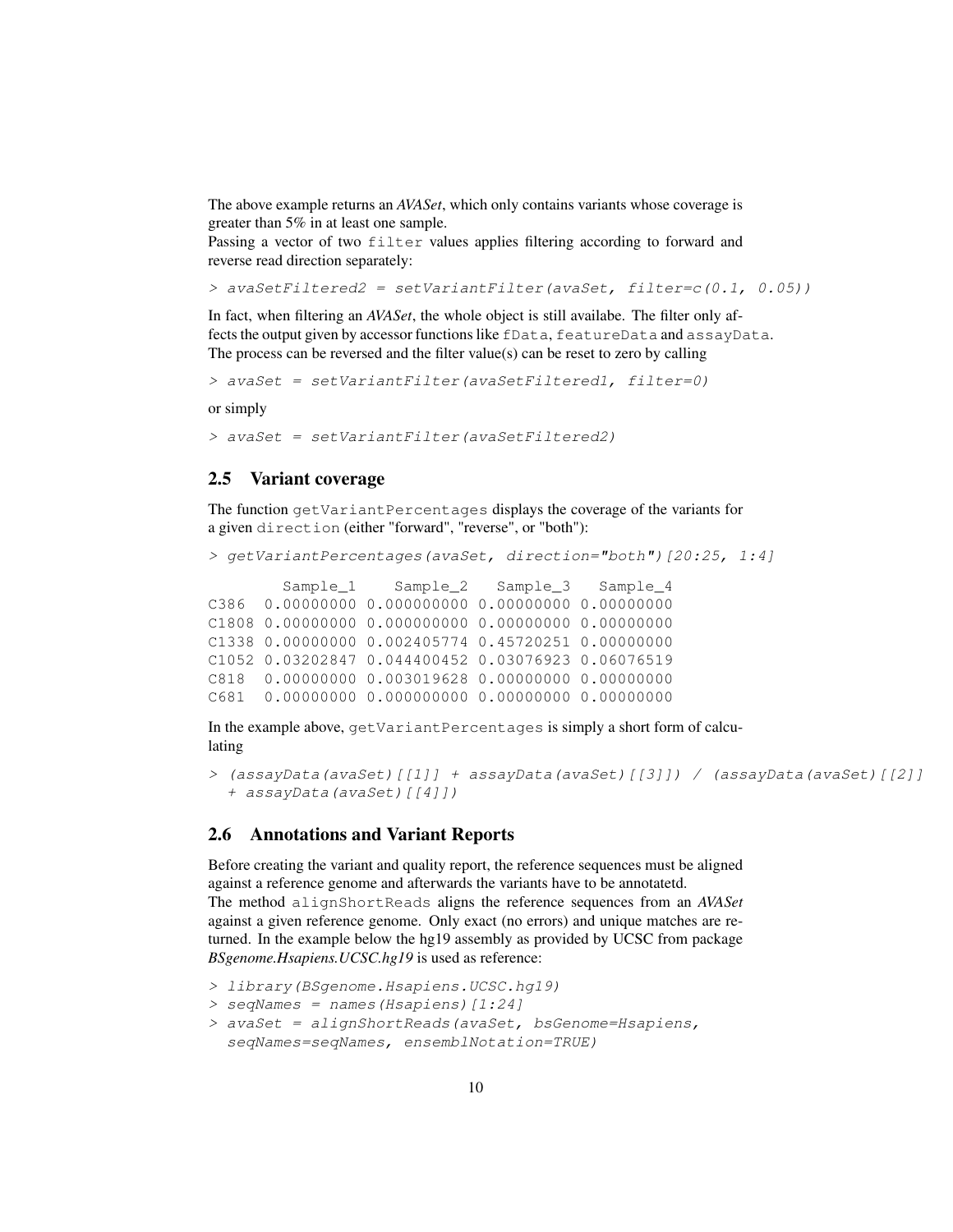The function annotateVariants annotates genomic variants (mutations) given in a data frame or more likely an *AVASet*. Annotation includes affected genes, exons and codons. Resulting amino acid changes are returned as well as dbSNP identifiers if the mutation is already known. All information is fetched from Ensembl via *biomaRt* and returned in an object of class *AnnotatedVariants*. It is advisible to filter the *AVASet* (see section [2.4\)](#page-8-0) prior to that since the annotation process is very time consuming for a large number (>500) of variants.

```
> avaSet = setVariantFilter(avaSet, filter=0.05)
> avaAnnot = annotateVariants(avaSet)
```
For an *AVASet* with corresponding annotated variants, the function htmlReport creates a html report containing variant and quality information. The report is structured into three pages:

- 1. Variant report by reference: This page sums up additional information for each variant including name, type, reference gene, position, changed nucleotides and affected samples. In addition, every variant is linked to a page with further details about the affected genes and transcripts (e.g. Ensembl gene-IDs, transcript-IDs, codon sequences, changes of amino acids (if coding)).
- 2. Variant report by sample: The upper fraction of this page presents an overview of all samples together with links to individual amplicon coverage plots for each sample. In the lower fraction the found variants are listed for each sample seperately in the same way as described in the variant report by reference above.
- 3. Quality report: The report shows the coverage of every amplicon in forward and/or reverse direction. Further plots display the coverage by MID and PTP (if this information is given in the pheno data of the object).

The following command creates a report containing only variants covered by at least 5% of the reads using the argument minMut (minMut=3 is the default value). The argument blocks can be used to structure the page by assigning each variant to a block. In this example the corresponding genes for each variant are used to create blocks, resulting in only one block in the example data set:

- $>$  blocks = as.character(sapply(annotatedVariants(avaAnnot), function(x) x\$genes\$external gene id))
- > htmlReport(avaSet, annot=avaAnnot, blocks=blocks, dir="htmlReportExampleAVA", title="htmlReport Example", minMut=3)

#### <span id="page-10-0"></span>2.7 Plotting

#### <span id="page-10-1"></span>2.7.1 Plot amplicon coverage

The function plotAmpliconCoverage creates a plot showing the coverage (number of reads) per amplicon, MID or PTP. This results in a barplot if the *AVASet* contains only one sample or in a boxplot for all other cases.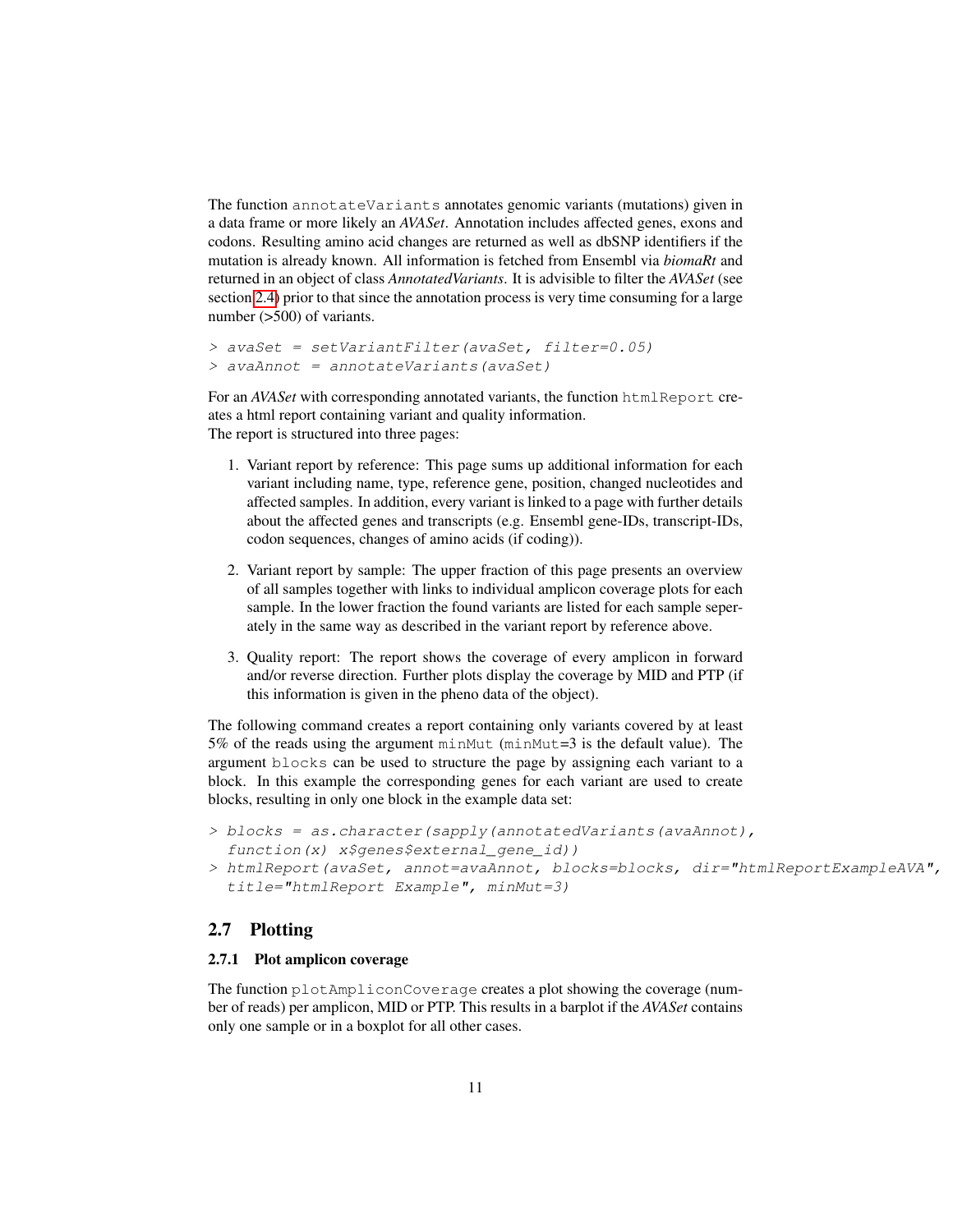```
> plotAmpliconCoverage(avaSet[, 2], type="amplicon")
```
> plotAmpliconCoverage(avaSet, bothDirections=TRUE, type="amplicon")

#### <span id="page-11-0"></span>2.7.2 Plot variation frequency

Given a Roche Amplicon Variant Analyzer Global Alignment export file, the function plotVariationFrequency creates a plot similar to the variation frequency plot in Roche's GS Amplicon Variant Analyzer. The plot shows the reference sequence along the x-axis and indicates variants as bars at the appropriate positions. The height of the bars corresponds to the percentage of reads carrying the variant. A second y-axis indicates the absolute number of reads covering the variant. plotRange defines the start and end base of the reference sequence that should be plotted.

```
> file = system.file("extdata", "AVAVarFreqExport", "AVAVarFreqExport.xls",
 package="R453Plus1Toolbox")
```

```
> plotVariationFrequency(file, plotRange=c(50, 150))
```
#### <span id="page-11-1"></span>2.7.3 Plot variant locations

The function plotVariants illustrates the positions and types of mutations within a given gene and transcript (specified by an Ensembl gene/transcript id). The plot shows only coding regions (thus, units are amino acids / codons). The coding region is further divided into exons labeled with their rank in the transcript. An attribute regions allows to highlight special, predefined areas on the transcript like for example protein domains.

The function can be used in two ways:

It offers the most functionality when used as a "standalone" function by passing all mutations as a data frame. This mode allows an individual and detailed annotation of the mutations like labels, colors and user defined mutation types. It requires the columns "label", "pos" "mutation" and "color". It is recommended to add more detailed info for each mutation type by preparing a data frame for the parameter mutationInfo which requires the three columns "mutation", "legend" and "color".

The following example calls plotVariants for the gene TET2 having th Ensembl id "ENSG00000168769" and transcript "ENST00000513237" (see Figure 4 below):

- > data(plotVariantsExample)
- > geneInfo = plotVariants(data=variants, gene="ENSG00000168769", transcript="ENST00000513237", regions=regions, mutationInfo=mutationInfo, horiz=TRUE, cex=0.8)

Especially for integration into the R453Plus1Toolbox and for compatibility to older versions plotVariants also accepts annotated variants of class *annotatedVariants* (see section [2.6\)](#page-9-1). The function then only distinguishes missense, nonsense and silent point mutations and deletions and does not include mutation labels.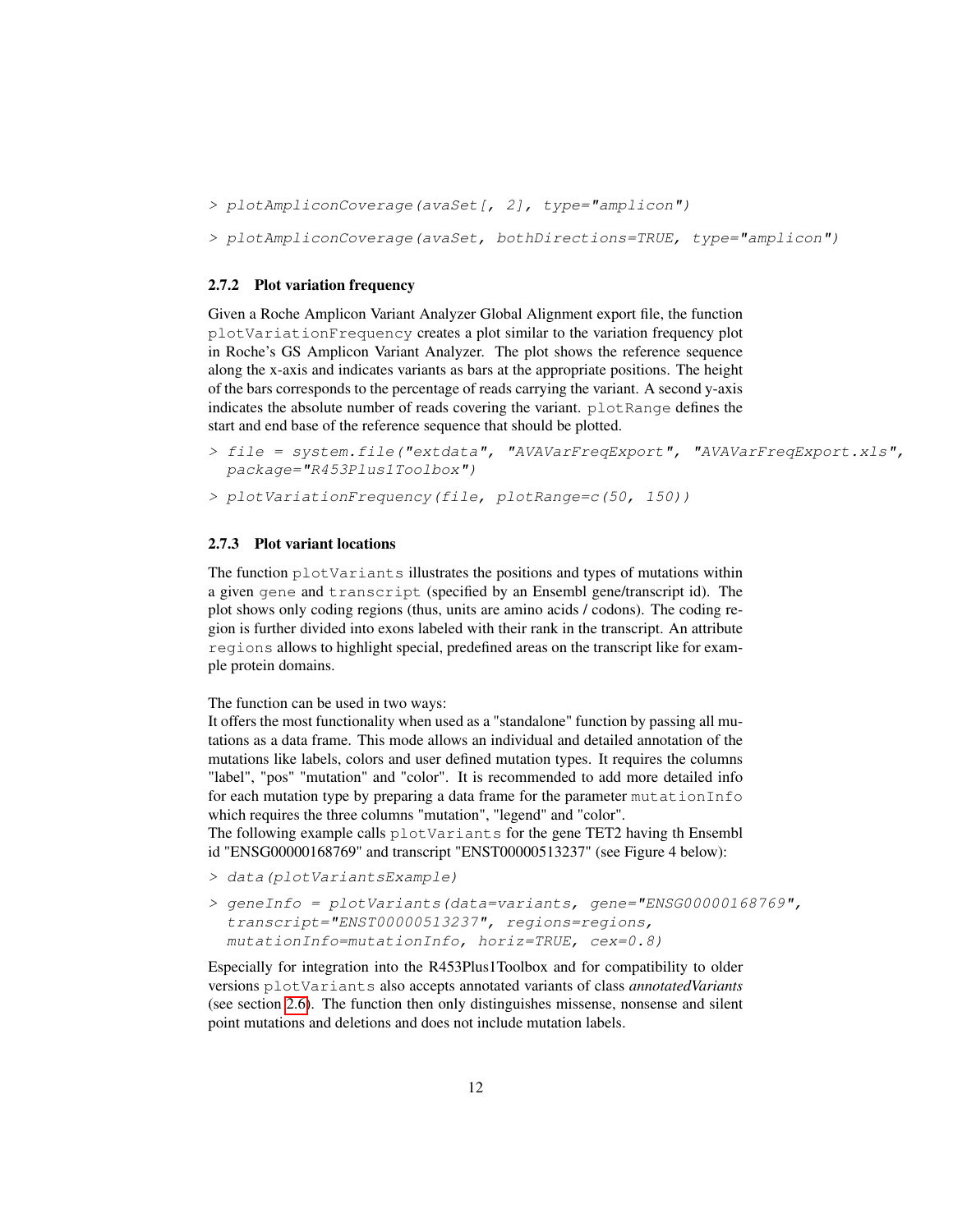

Figure 1: Barplot of the amplicon coverage for sample 2.



**Amplicon coverage**

Figure 2: Boxplot of the coverage for four amplicons seperated by read direction.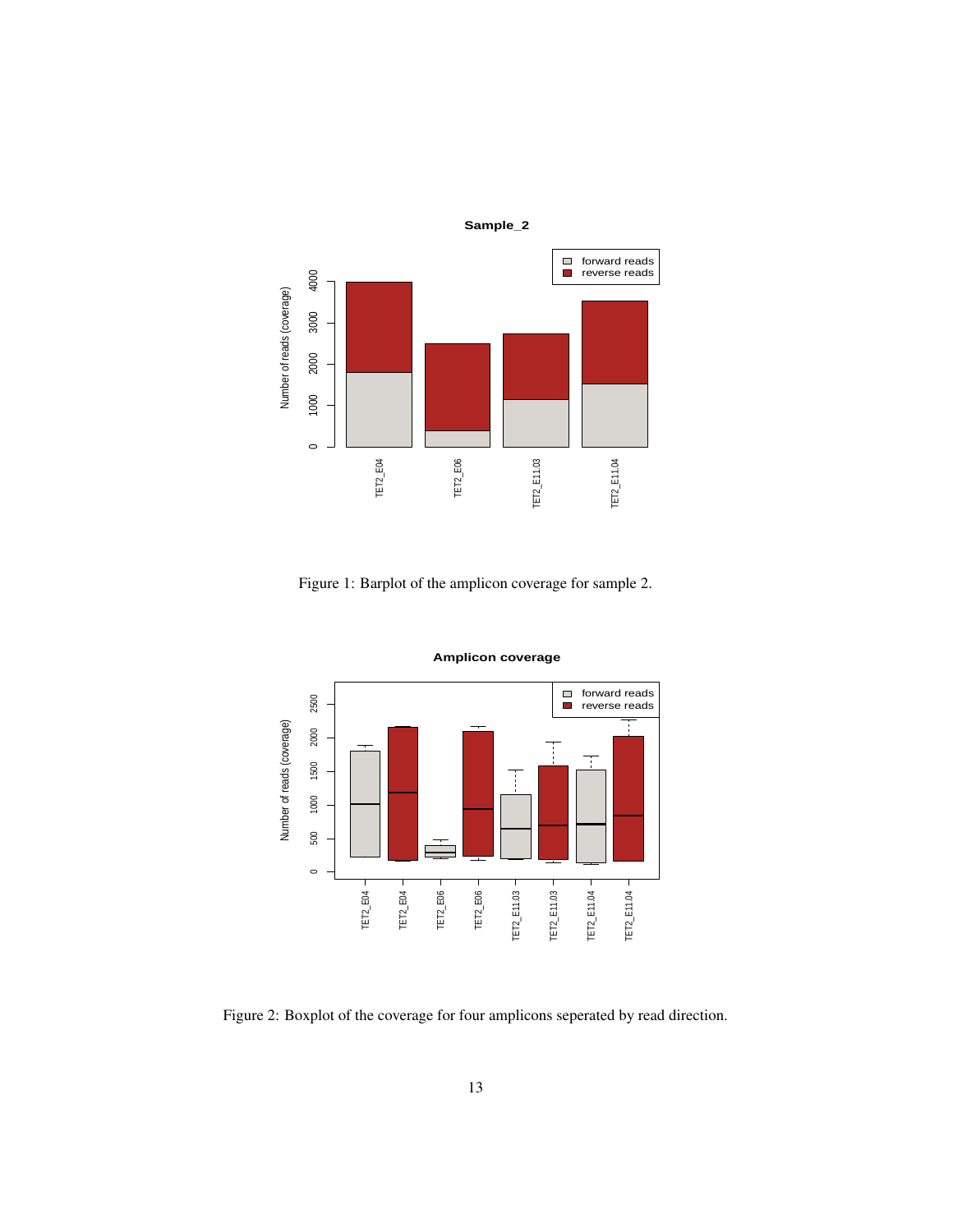

Reference sequence (position 50−150)

Figure 3: Plot of the variation frequency for a given reference sequence.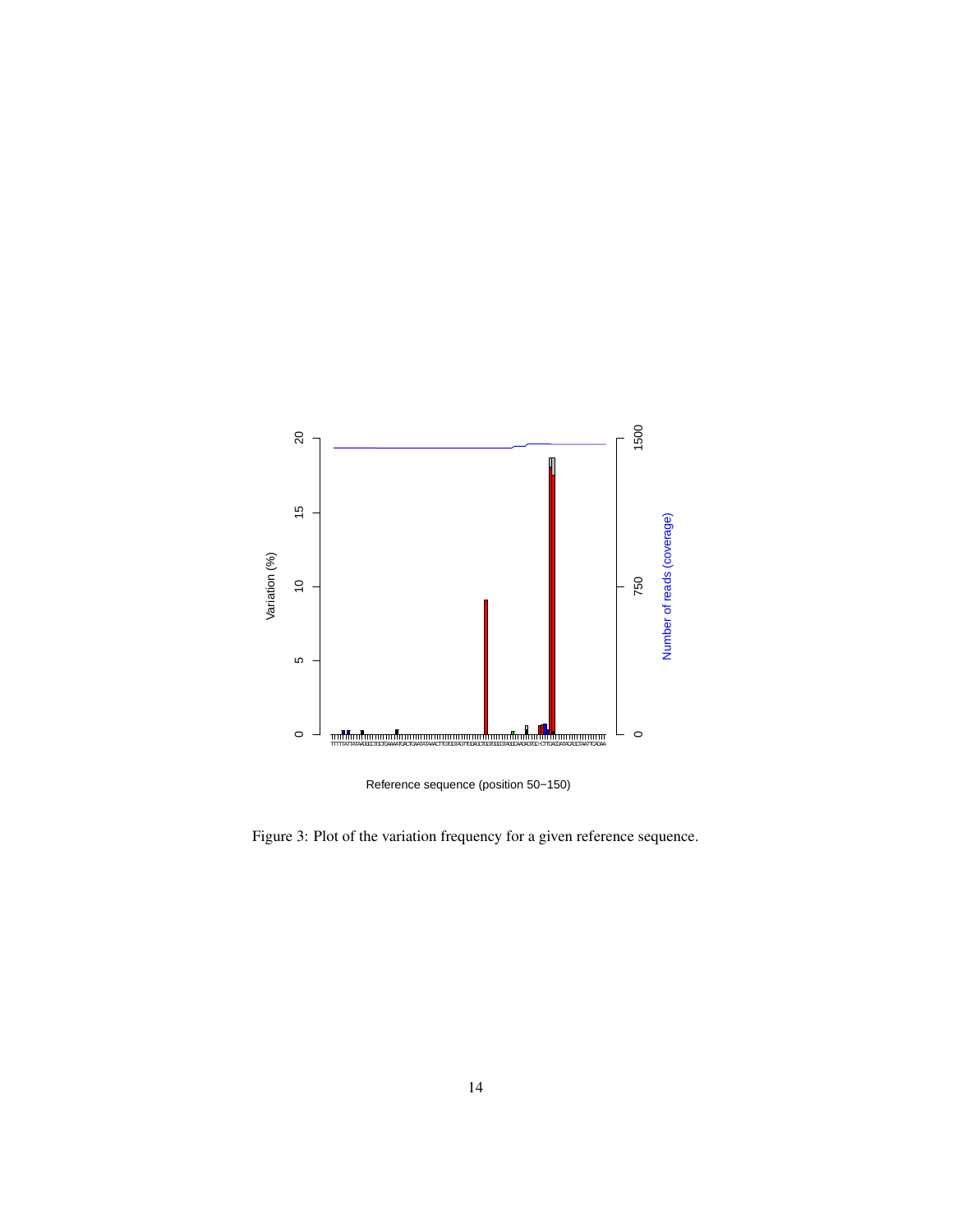

Figure 4: Plot of the variants for gene TET2 by passing mutations as a data frame. This version includes mutation labels and allows user defined mutation types.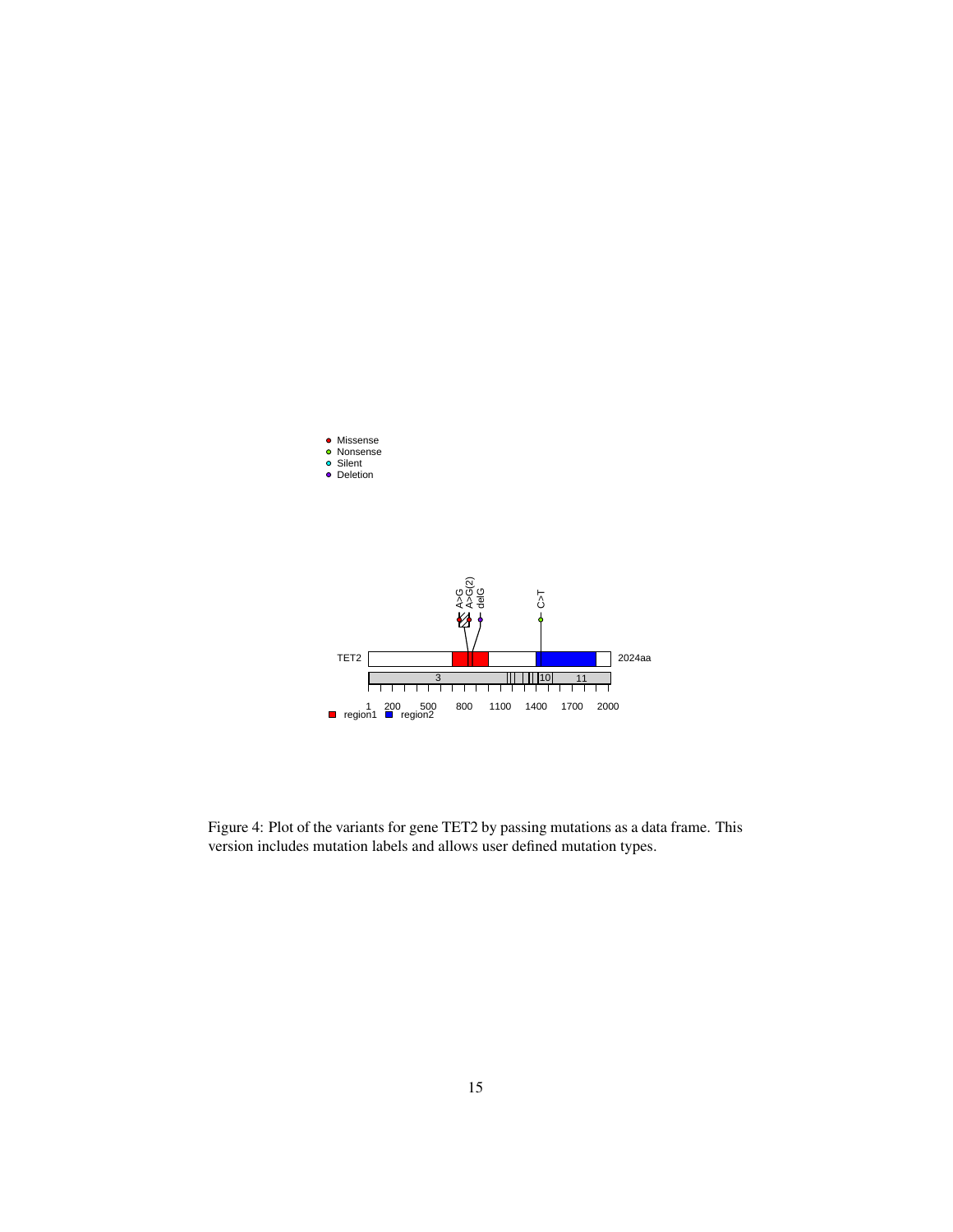#### <span id="page-15-0"></span>2.8 VCF export

The variant call format (VCF) is a generic file format for storing DNA polymorphism data such as SNPs, insertions, deletions and structural variants, together with rich annotations ([\[Danecek](#page-26-0) *et al*., 2011]). The following command exports all variants stored in an *AVASet* object into a vcf file with the given name. Make sure to run alignShortReads first and optional add dbSNP identifiers with annotateVariants (see section [2.6](#page-9-1) for details)

```
> ava2vcf(avaSet, filename="variants.vcf", annot=avaAnnot)
```
# <span id="page-15-1"></span>3 Analysis of GS Mapper projects

Mapping projects allow the alignment of arbitrary reads from one or more sequencing runs to a given reference sequence.

#### <span id="page-15-2"></span>3.1 Importing a GS Reference Mapper project

The function MapperSet imports data from Roche's GS Reference Mapper. The GS Mapper software stores information for each sample in a seperate directory, so MapperSet expects a character vector dirs containing the directories of all samples to read in, i.e. directories containing the files:

- "mapping/454HCDiffs.txt"
- "mapping/454NewblerMetrics.txt"

Furthermore the parameter samplenames allows the seperate specification of sample names. if missing, the directory names are taken. The following example imports a project containing 3 samples (N01, N03, N04) with a total of 111 variants:

```
> dir sample01 = system.file("extdata", "MapperSet", "N01", package = "R453Plus1
> dir sample03 = system.file("extdata", "MapperSet", "N03", package = "R453Plus1
> dir_sample04 = system.file("extdata", "MapperSet", "N04", package = "R453Plus1
> dirs = c(dir_sample01, dir_sample03, dir_sample04)
> mapperSet = MapperSet(dirs=dirs, samplenames=c("N01", "N03", "N04"))
```
#### <span id="page-15-3"></span>3.2 The MapperSet class

An object of class *MapperSet* ia a container to store data imported from a project of Roche's GS Reference Mapper Software. It directly extends the *Biobase eSet* class and as such provides the following slots: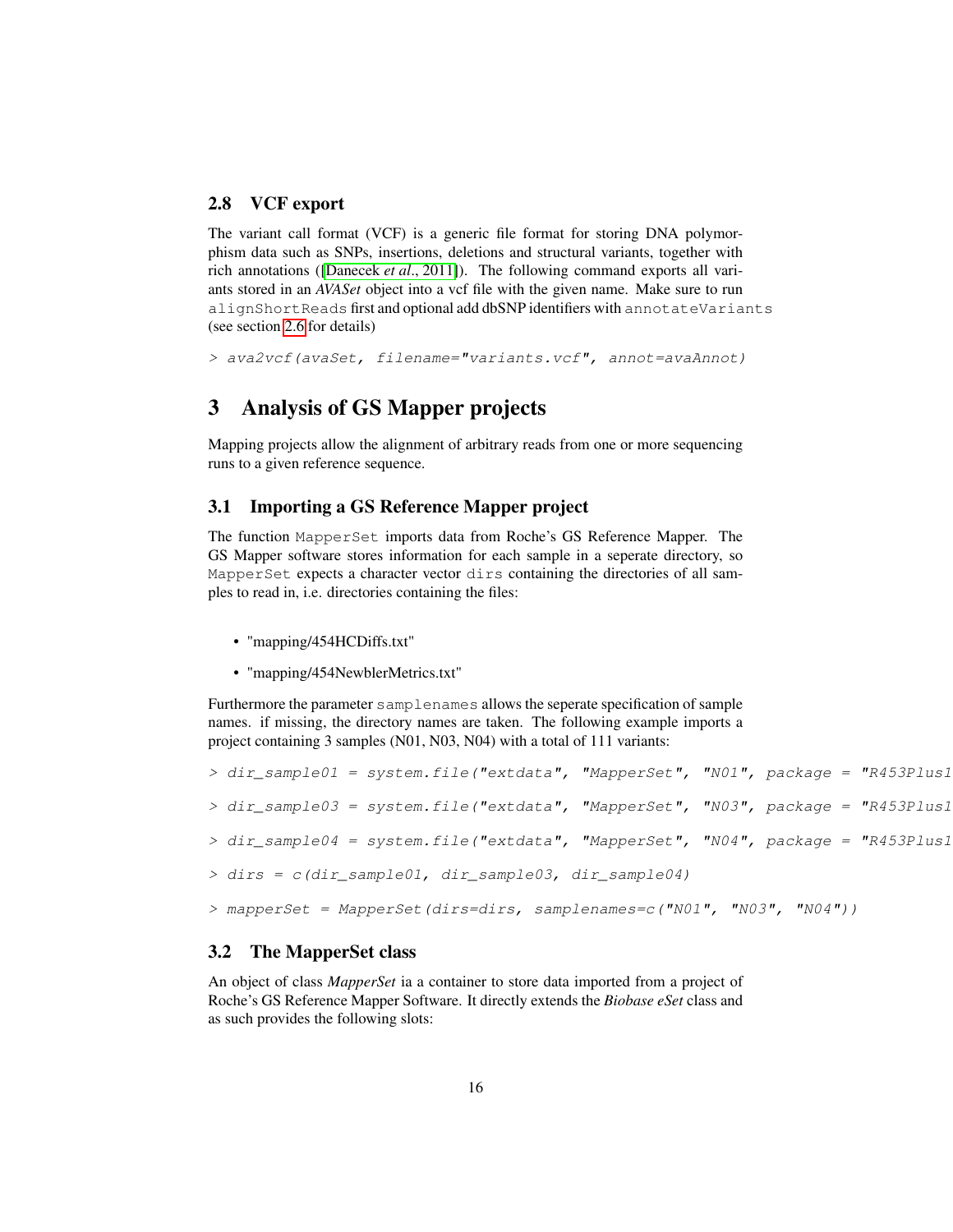- 1. The assayData slot contains four matrices with variants as rows and samples as columns:
	- variantForwCount/variantRevCount: Matrices containing the number of reads with the respective variant in forward/reverse direction.
	- totalForwCount/totalRevCount: Matrices containing the total read coverage for every variant location in forward/reverse direction.
- 2. The featureData slot holds the variants as rows together with additional information on each variant within the following columns:
	- chromosome/start/end/strand: Give the location of each variant.
	- referenceBases/variantBase: Show the base(s) changed in each variant.
	- regName: The name of the region (gene) where the variant is located.
	- knownSNP: Contains dbSNP reference cluster ids for known SNPs as given by the GS Mapper software (if any).
- 3. The phenoData slot contains additional information about the samples represented as rows:
	- By default, the phenoData slot only contains an accession number indicating the PTP of every sample.
- > mapperSet

```
MapperSet (storageMode: list)
assayData: 111 features, 3 samples
  element names: variantForwCount, totalForwCount, variantRevCount, totalRevCoun
protocolData: none
phenoData
  sampleNames: N01 N03 N04
 varLabels: accessionNumber
  varMetadata: labelDescription
featureData
  featureNames: 1 2 ... 111 (111 total)
  fvarLabels: chr strand ... knownSNP (8 total)
  fvarMetadata: labelDescription
experimentData: use 'experimentData(object)'
Annotation:
```
As the *MapperSet* is derived from the *Biobase eSet* the methods used to access or to manipulate the elements of a *MapperSet* object remain the same:

> assayData(mapperSet)\$variantForwCount[1:4, ]

N01 N03 N04 1 9 7 7 2 9 6 6 3 11 3 5 4 7 5 11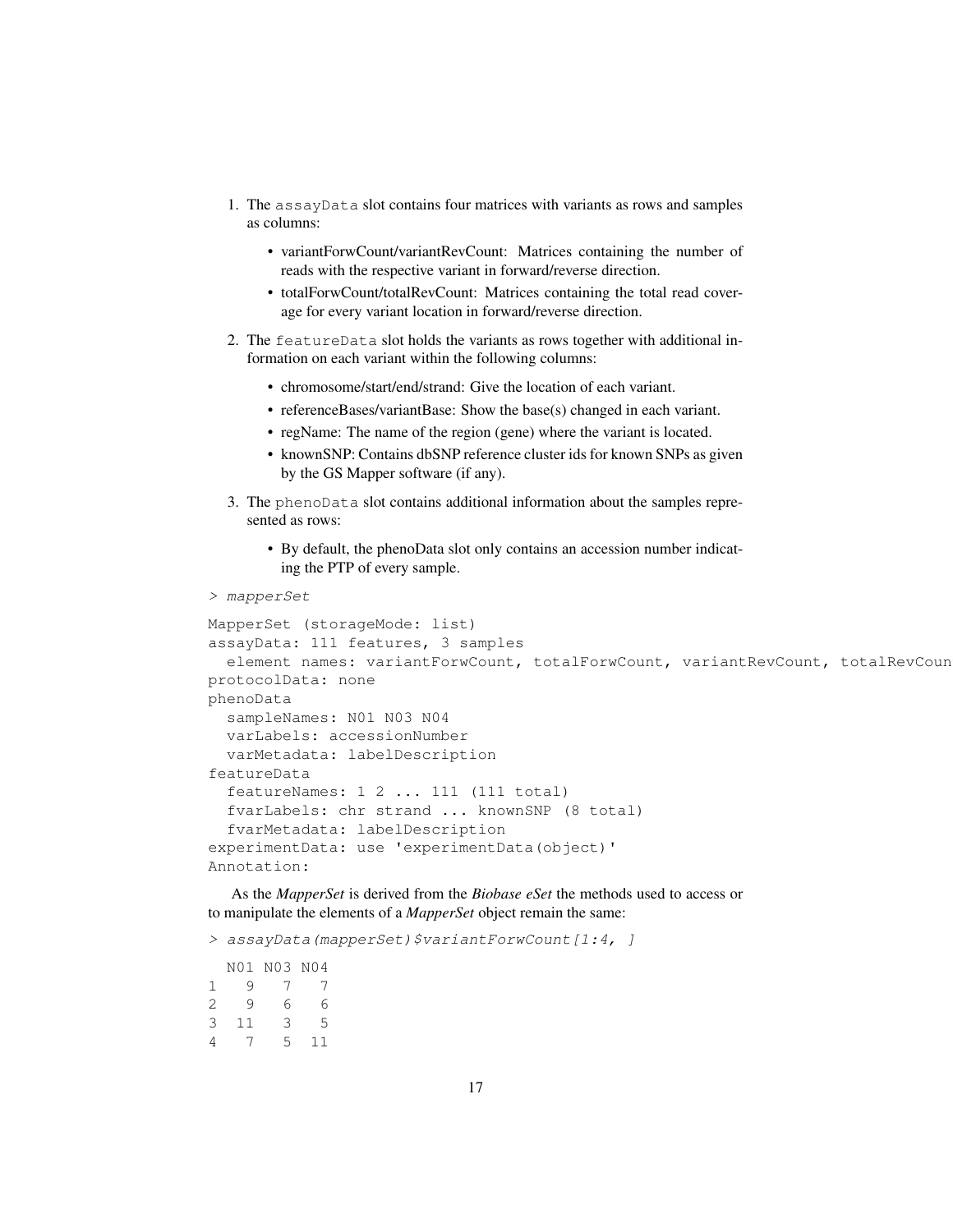```
> assayData(mapperSet)$totalForwCount[1:4, ]
 N01 N03 N04
1 9 7 7
2 9 6 6
3 11 5 5
4 7 7 11
> fData(mapperSet)[1:4, ]
 chr strand start end referenceBases variantBase
1 1 + 11846252 11846252 G A
2 1 + 11846447 11846447 G A
3 1 + 11847340 11847340 --- AGA
4 1 + 11847759 11847759 C T
 regName knownSNP
1 MTHFR rs4846048
2 MTHFR rs4845884
3 MTHFR rs70983598
4 MTHFR rs3737966
> pData(mapperSet)
  accessionNumber
N01 FZY3Q2K01
N03 FZY3Q2K01
N04 FZY3Q2K02
```
#### <span id="page-17-0"></span>3.3 Setting filters and subsetting a MapperSet

The *MapperSet* uses the same methods for filtering and subsetting as the *AVASet* (see section [2.3](#page-7-0) and [2.4](#page-8-0) for details).

#### <span id="page-17-1"></span>3.4 Annotations and Variant Reports

Before creating the variant and quality report, the variants have to be annotatetd using function annotateVariants. Annotation includes affected genes, exons and codons. Resulting amino acid changes are returned as well as dbSNP identifiers, if the mutation is already known. All information is fetched from Ensembl via *biomaRt* and returned in an object of class *AnnotatedVariants*. It is advisible to filter the *Mapper-Set* (see section [3.3\)](#page-17-0) since the annotation process is very time consuming for a large number (>500) of variants.

```
> mapperAnnot = annotateVariants(mapperSet)
```
For a *MapperSet* with corresponding annotated variants, the function htmlReport creates a html report containing detailed variant information. The report is structured into two pages: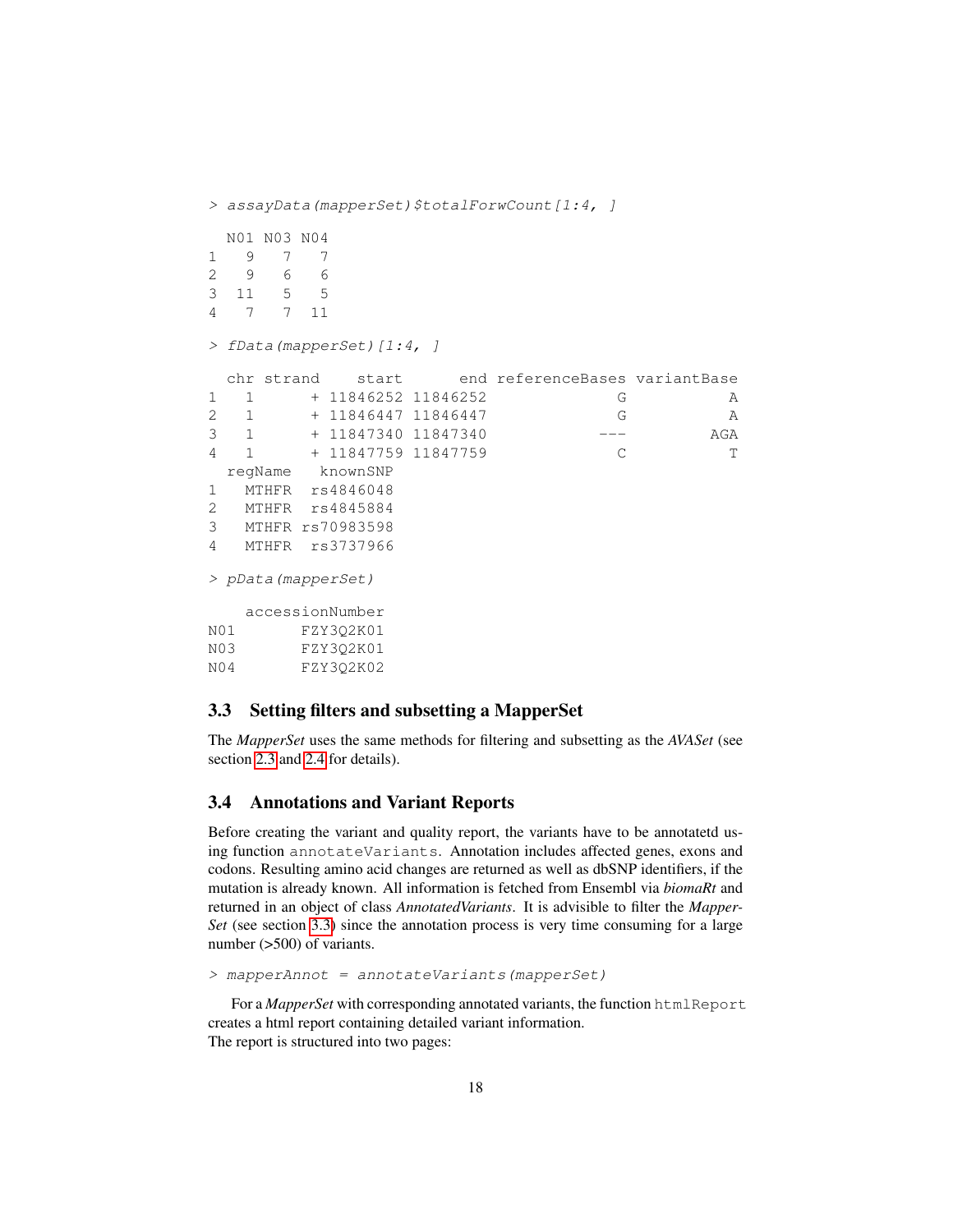- 1. Variant report by reference: This page sums up additional information for each variant including name, type, reference gene, position, changed nucleotides and affected samples. Furthermore every variant is linked to a page with further details about the affected genes and transcripts (e.g. Ensembl gene-IDs, transcript-IDs, codon sequences, changes of amino acids (if coding)).
- 2. Variant report by sample: The upper fraction of this page presents an overview of all samples. In the lower fraction the found variants are listed for each sample seperately in the same way as described in the variant report by reference above.

The following command creates a report containing only variants covered by at least  $3\%$  of the reads using the argument minMut (minMut=3 is also the default value):

> htmlReport(mapperSet, annot=mapperAnnot, dir="htmlReportExampleMapper", title="htmlReport Example", minMut=3)

# <span id="page-18-0"></span>4 Detection of structural variants

Structural variants like translocations or inversions can be detected using non-paired reads if at least one read spans the breakpoint of the variant. These reads originate from two different locations on the reference genome and are called 'chimeric reads'.

#### <span id="page-18-1"></span>4.1 Data preparation

Before breakpoints can be detected, the generated raw sequences must be preprocessed and aligned. Of course, data preprocessing depends on the applied laboratory protocols. The exemplary data set used in this vignette is a subset of the data set presented by Kohlmann et al. ([\[Kohlmann](#page-25-2) *et al*., 2009]) and is described in detail therein.

In our example data set, each region of the pico titer plate contains reads from three different samples which were loaded into that region. To reallocate reads to samples, each sample has a unique multiplex sequence prefixing all reads from that sample. This allocation process is called *demultiplexing*. In the code section below, the multiplexed sequences are read in and demultiplexed according to the given multiplex sequences (MIDs) using the demultiplexReads method. The standard multiplex sequences used by the Genome Sequence MID library kits can be retrieved by calling genomeSequencerMIDs. The last two commands show that all reads could be successfully demultiplexed.

```
> fnaFile = system.file("extdata", "SVDetection",
  "R_2009_07_30",
  "D_2009_07_31",
  "1.TCA.454Reads.fna", package="R453Plus1Toolbox")
> seqs = readDNAStringSet(fnaFile, format="fasta")
```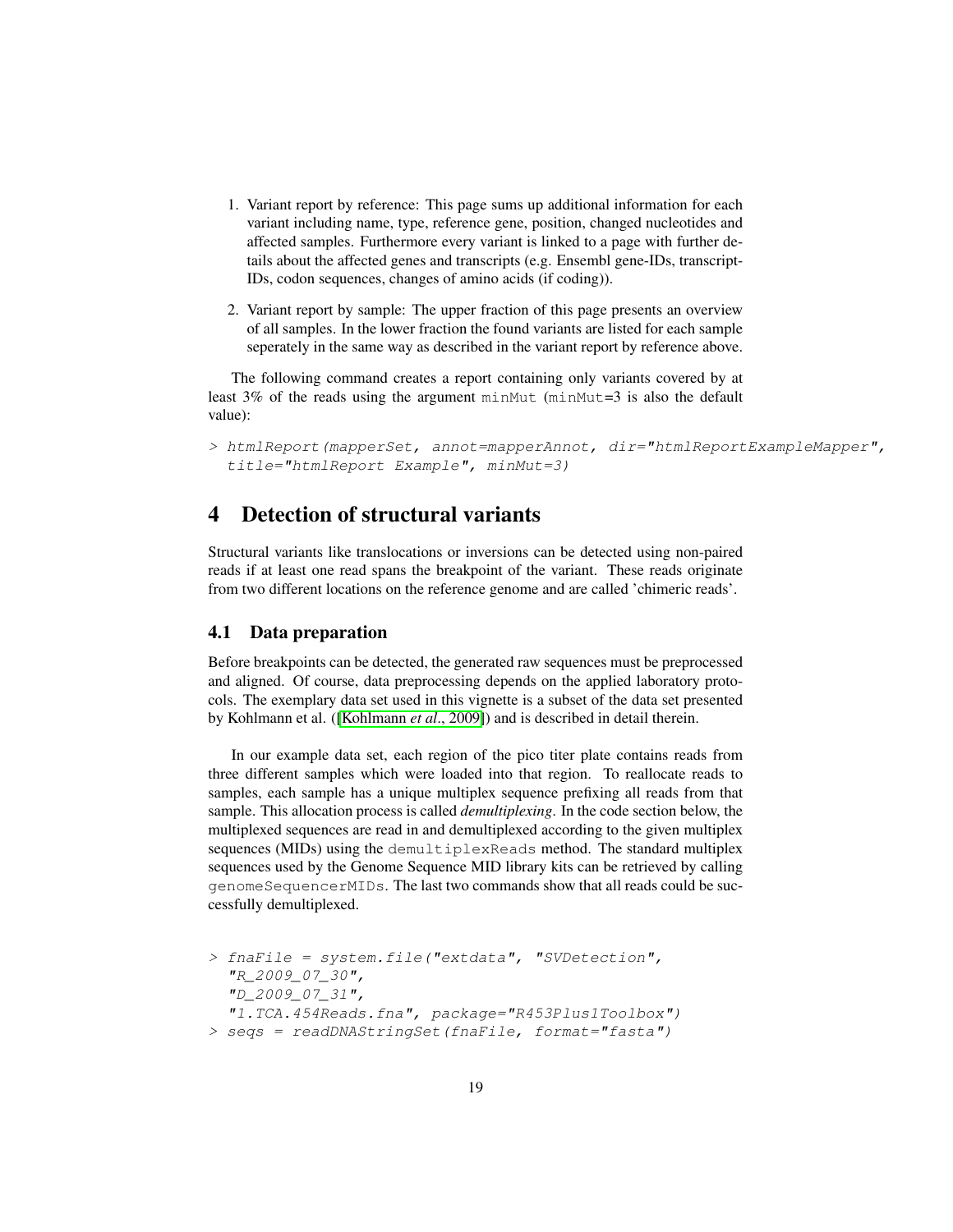```
> MIDSeqs = genomeSequencerMIDs(c("MID1", "MID2", "MID3"))
> dmReads = demultiplexReads(seqs, MIDSeqs, numMismatches=2, trim=TRUE)
> length(seqs)
[1] 523
```
> sum(sapply(dmReads, length))

[1] 523

A sequence capture array was used to ensure that the example data set predominantly contains reads from certain genomic regions of interest. The applied NimbleGen array captured short segments corresponding to all exon regions of 92 distinct target genes. In addition, contiguous genomic regions for three additional genes, i.e. *CBFB*, *MLL*, and *RUNX1*, were present on the array. During sample preparation, linkers were ligated to the polished fragments in the library to provide a priming site as recommended by the NimbleGen protocol. These linker sequences were sequenced and are located at the 5 prime end of the reads. In case of long reads, the reverse complement of the linker may be located at the 3 prime end. The function removeLinker can be used to remove these linkers. Aditionally, very short reads are discarded in the following code snippet.

```
> minReadLength = 15
> gSel3 = sequenceCaptureLinkers("gSel3")[[1]]
> trimReads = lapply(dmReads, function (reads) {
reads = reads[width(reads) > = minReadLength]reads = removeLinker(reads, gSel3)
reads = reads[width(reads) > = minReadLength]readsRev = reverseComplement(reads)
readsRev = removeLinker(readsRev, gSel3)
reads = reverseComplement(readsRev)
reads = reads[width(reads) > = minReadLength]return(reads)
})
```
Finally, the preprocessed reads must be aligned against a reference genome. For this purpose, we write the reads to a .fasta file and use the BWA-SW ([\[Li and Durbin, 2010\]](#page-26-1)) algorithm for generating local alignments. The BWA-SW algorithm can be substituted by other local alignment algorithms. However, BWA-SW has the useful feature to only report the best local alignments. Hence, two local alignments do not overlap on the query sequence (they may overlap on the reference). This is an assumption made by the pipeline implemented in this package.

> write.XStringSet(trimReads[["MID1"]], file="/tmp/N01.fasta", format="fasta")

#### <span id="page-19-0"></span>4.2 Computing and assessing putative structural variants

As chimeric reads may also be caused by technical issues during sample preparation, the function filterChimericReads implements several filter steps to remove ar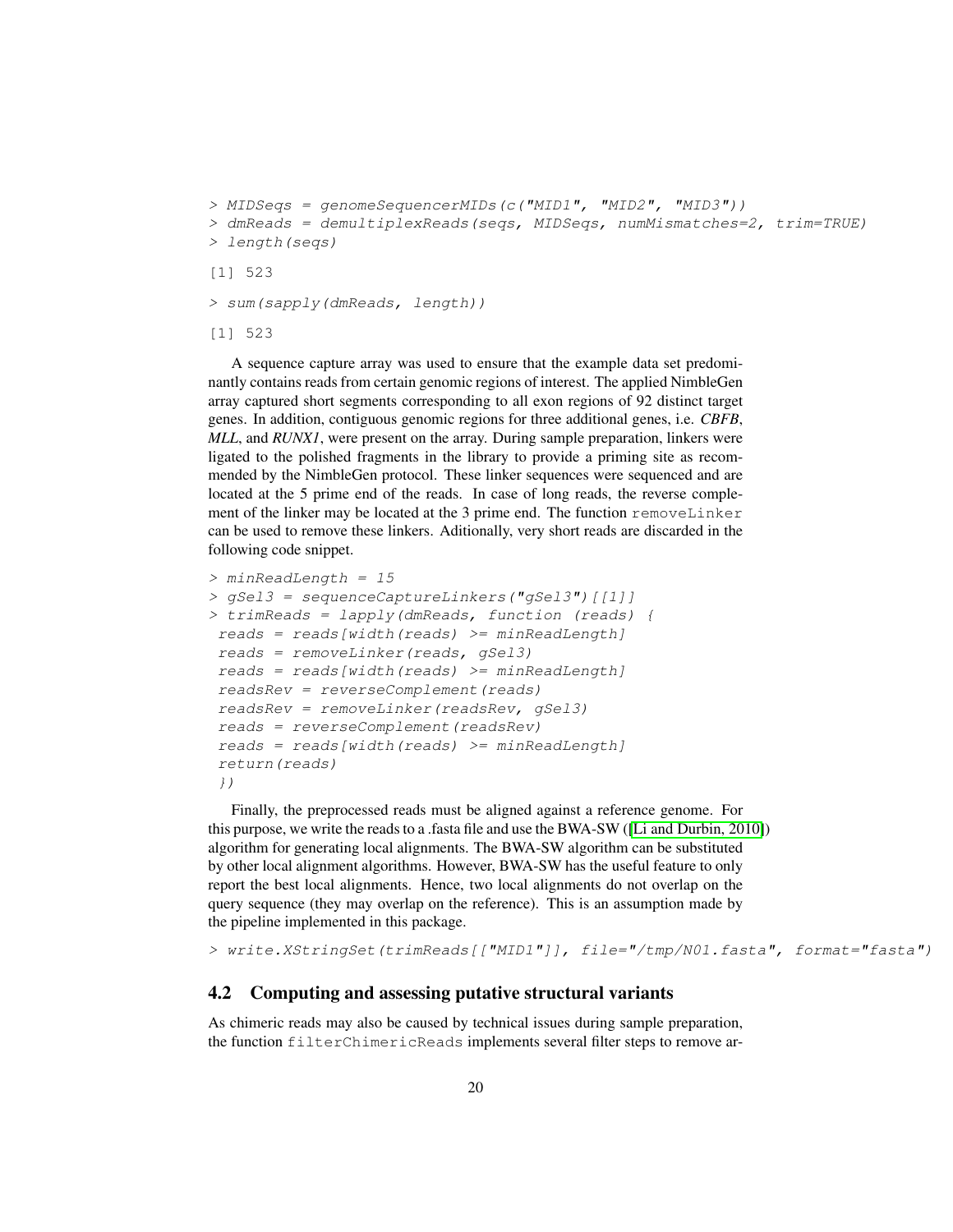tificial chimeric reads.

The remaining reads are passed to the detectBreakpoints method to create clusters representing putative breakpoints. Each cluster contains all chimeric reads that span this breakpoint. Promising candidates are clusters with more than one read and ideally with reads from different strands. Some structural variations like translocations or inversion lead to two related breakpoints. In the context of fusion genes, these breakpoints are refered to as *pathogenic* and *reciprocal* breakpoint. By the use of read orientation and strand information during clustering, it is ensured that reads from the pathogenic breakpoint will not cluster together with reads from the reciprocal breakpoint, although their genomic coordinates may be close to each other or even equal. After clsutering, consensus breakpoint coordinates are computed for each cluster.

In the last step, the function mergeBreakpoints searches breakpoints that originate from the same structural variation (i.e. the pathogenic and the related reciprocal breakpoint) and merges them. We observed, that the distance between two related breakpoints may be up to a few hundred basepairs, whereas the breakpoint coordinates of single reads spanning the same breakpoint vary only by a very few bases due to sequencing errors or ambiguities during alignment.

In the following example, we use the reads from sample N01 presented in the previous section. The reads have been aligned using BWA-SW:

- > library("Rsamtools")
- > bamFile = system.file("extdata", "SVDetection", "bam", "N01.bam", package="R453Plus1Toolbox")

```
> parameters = ScanBamParam(what=scanBamWhat())
```

```
> bam = scanBam(bamFile, param=parameters)
```
For the filtering step, we specify a target region, i.e. the used capture array in form of a *IntegerRangesList*. All chimeric reads not overlapping this region with at least one local alignment are discarded. The following example creates a target region out of a given .bed file containing region information using functions from package *rtracklayer*.

```
> library("rtracklayer")
> bedFile = system.file("extdata", "SVDetection", "chip",
  "CaptureArray_hg19.bed", package="R453Plus1Toolbox")
> chip = import.ucsc(bedFile, subformat="bed")
> chip = split(ranges(chip[[1]]), seqnames(chip[[1]]))
> names(chip) = gsub("chr", "", names(chip))
> linker = sequenceCaptureLinkers("gSel3")[[1]]
> filterReads = filterChimericReads(bam, targetRegion=chip, linkerSeq=linker)
> filterReads$log
 AlignedReads ChimericReads TwoLocalAlignments
1 213 24 24
 TargetRegion NoLinker MinimumDistance Unique5PrimeStart
1 23 23 23 23
```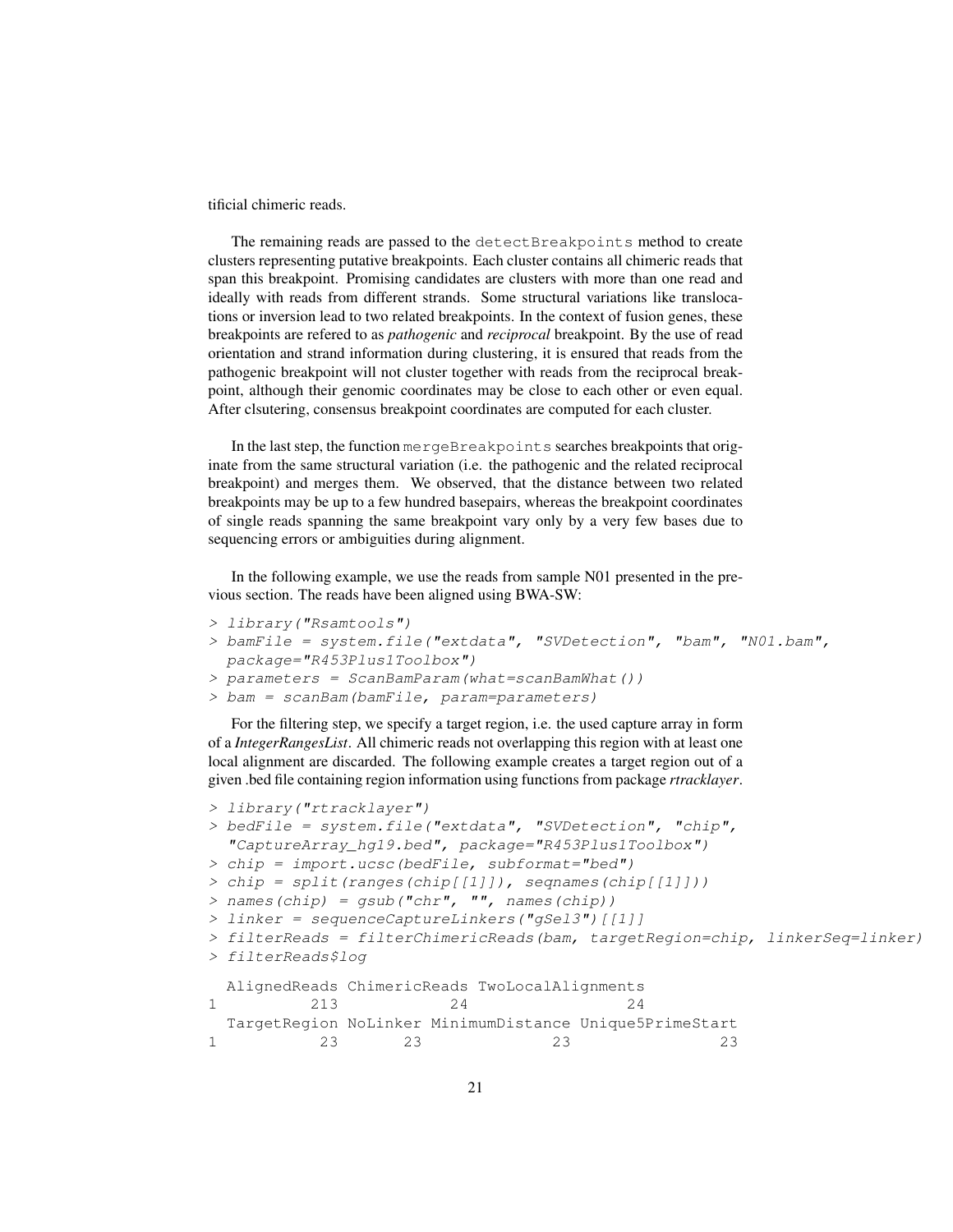The linkerSeq argument allows to specify the linker sequence used during sample preparation. All chimeric reads that have this linker sequence between their local alignments are removed.

Finally, we call the detectBreakpoints and mergeBreakpoints functions:

```
> bp = detectBreakpoints(filterReads, minClusterSize=1)
> bp
  Size ChrA ChrB
BP1 8 16 16
BP2 4 16 16
BP3 1 21 1
BP4 1 2 1
BP5 1 1 7
BP6 1 1 16
> table(bp)
size
1 4 8
11 1 1
> mbp = mergeBreakpoints(bp)
> summary(mbp)
     ChrA ChrB BpACase1 BpBCase1 BpACase2 BpBCase2
BP1_BP2 16 16 15815191 67121088 15815189 67121086
BP3 21 1 36496155 177984464 NA NA
BP4 2 1 16382474 186276897 NA NA
BP5 1 7 186275614 102017970 NA NA
BP6 1 16 186271118 67130495 NA NA
BP7 1 11 174926056 118389220 NA NA
BP8 1 16 120222145 15853548 NA NA
BP9 6 1 168290170 178598476 NA NA
BP10 21 1 37093848 150600467 NA NA
BP11 15 1 63213753 164769097 NA NA
BP12 21 1 36450706 186733804 NA NA
BP13 1 21 192053733 37167301 NA NA
     NoReadsCase1 NoReadsCase2 NoReadsTotal
BP1_BP2 4/4 3/1 12
BP3 1/0 0/0 1
BP4 1/0 0/0 1
BP5 1/0 0/0 1
BP6 1/0 0/0 1
BP7 1/0 0/0 1
```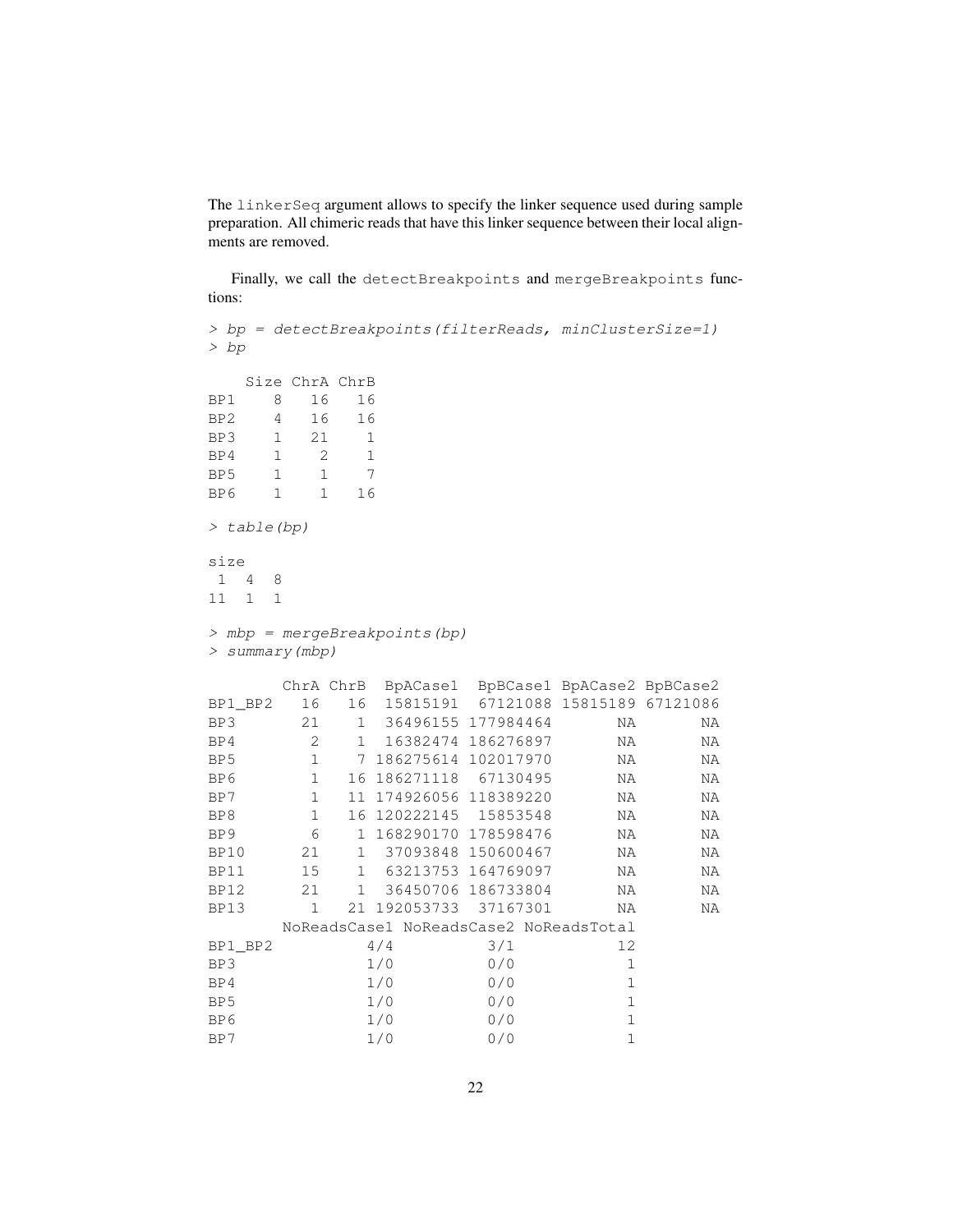| BP8         | 1/0 | 0/0 |  |
|-------------|-----|-----|--|
| BP9         | 1/0 | 0/0 |  |
| BP10        | 1/0 | 0/0 |  |
| <b>BP11</b> | 1/0 | 0/0 |  |
| <b>BP12</b> | 1/0 | 0/0 |  |
| <b>BP13</b> | 1/0 | 0/0 |  |

One cluster of size 8 and another cluster of size 4 were detected. Both putative breakpoints span two regions on chromosome 16. Further, 11 clusters of size one were found. The mergeBreakpoints function merges the first two clusters. The summary reveals that the coordinates of the breakpoints only differ by two bases at each region on chromosome 16. Moreover, both strands from both breakpoints were sequenced. Obviously, we detected two related breakpoints caused by an inversion on chromsome 16.

#### <span id="page-22-0"></span>4.3 Visualization of breakpoints

The function plotChimericReads takes the output of the function mergeBreakpoints and produces a plot of the breakpoint regions together with the aligned reads and marks deletions, insertions and mismatches. If a pathogenic and a reciprocal breakpoint exist, plotChimericReads creates two plots as shown in the example below.

The following example shows the breakpoints (pathogenic and reciprocal) of an inversion on chromosome 16 where 12 reads aligned:

> plotChimericReads(mbp[1], legend=TRUE)

Optionally (if the argument plotBasePairs is TRUE), plotChimericReads displays all base pairs within a given region of size maxBasePairs around the breakpoint:

> plotChimericReads(mbp[1], plotBasePairs=TRUE, maxBasePairs=30)

# <span id="page-22-1"></span>5 Analysis and manipulation of SFF files

The Standard Flowgram Format(SFF) is a binary file format designed by Roche to store the homopolymer stretches typical for 454 sequencing. It consists of a common header section, containing general information (e.g. number of reads, nucleotides used for each flow) and for each read a read header (e.g. read length, read name) and read data section (e.g. called bases, flow values, quality scores).

#### <span id="page-22-2"></span>5.1 Importing SFF files

SFF files be imported using the readSFF function.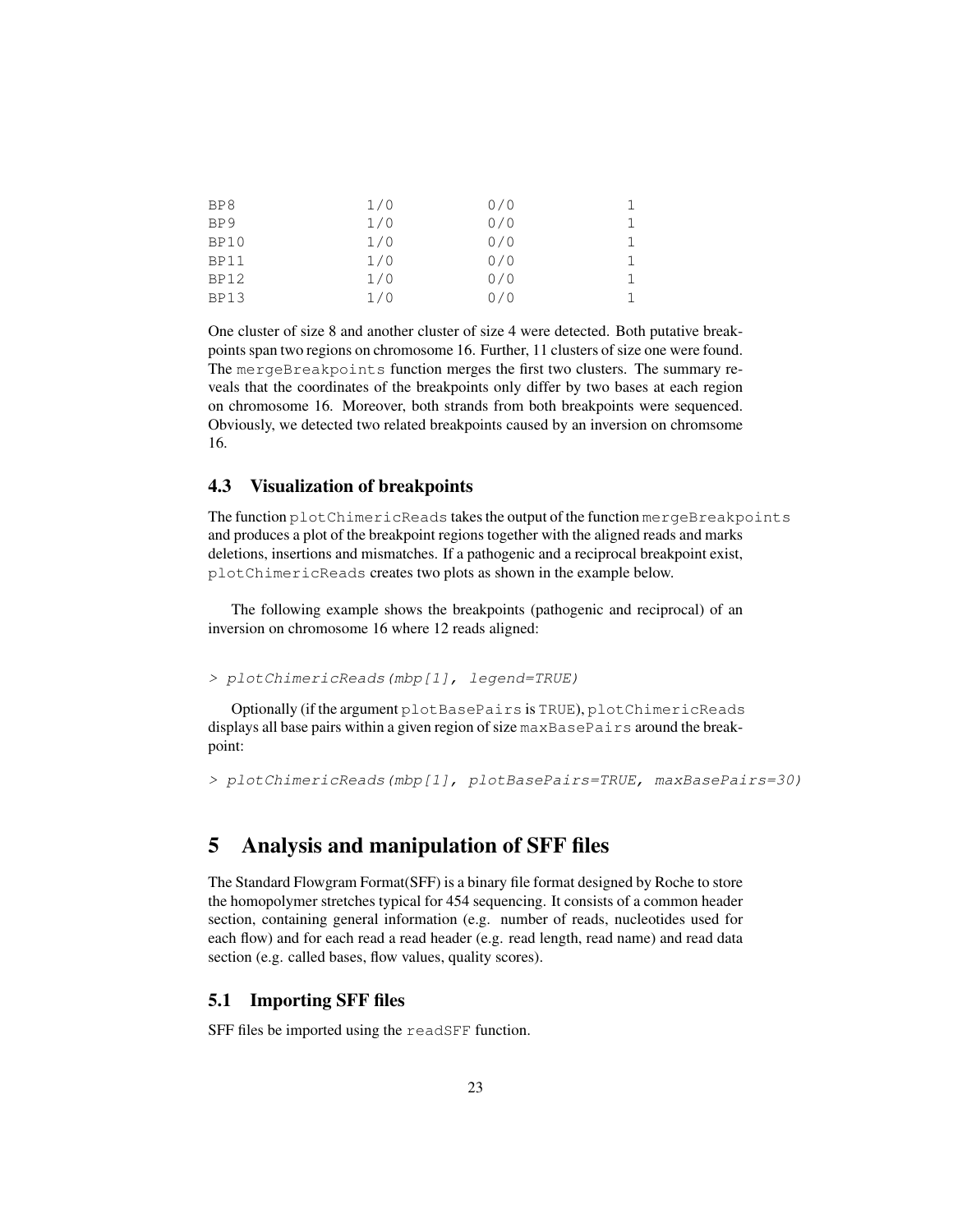

Figure 5: Plot of the breakpoint region.



Figure 6: Plot of the breakpoint region including base pairs.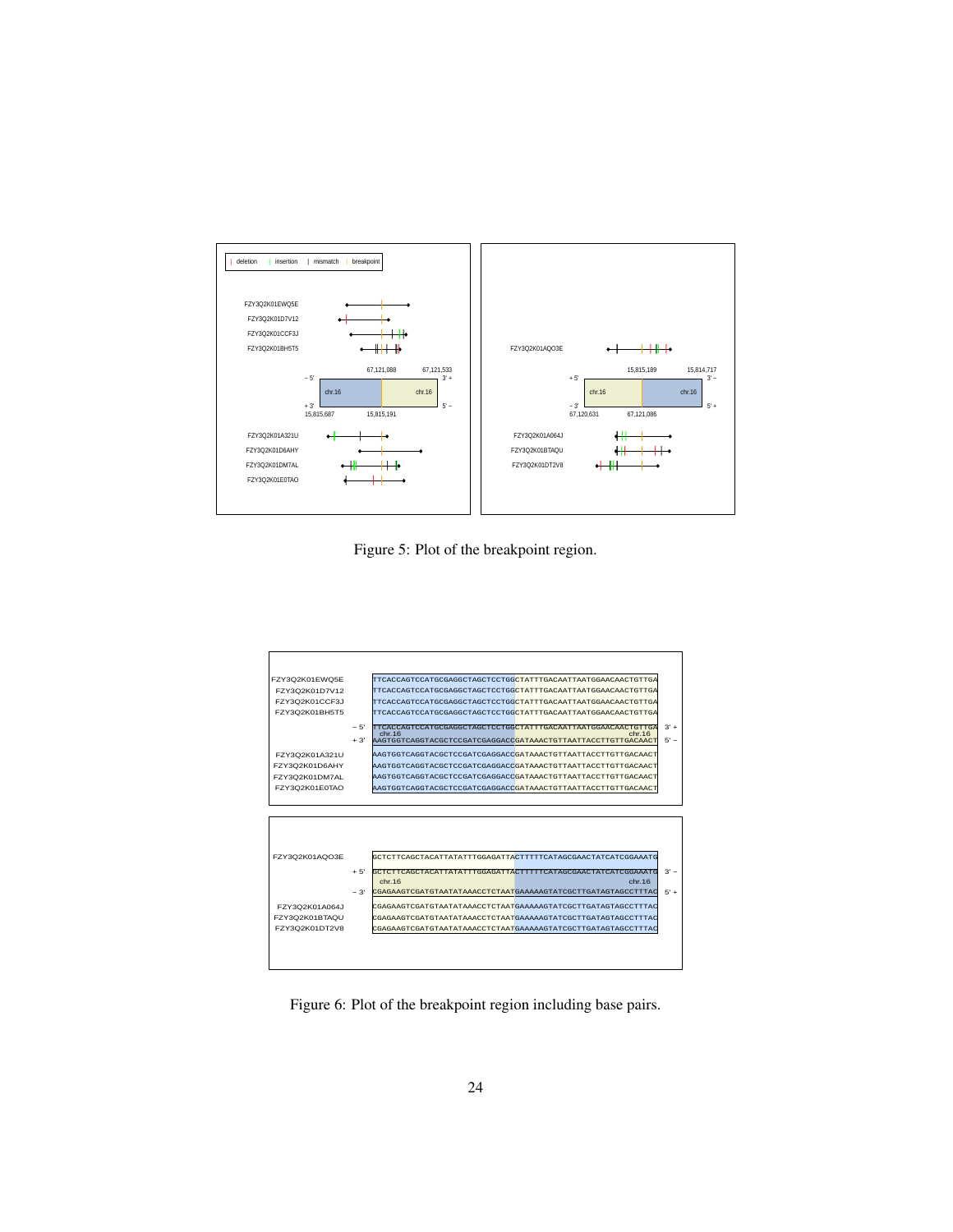> file <- system.file("extdata", "SFF", "example.sff", package="R453Plus1Toolbox > sffContainer <- readSFF(file)

```
Reading file example.sff ... done!
```
#### <span id="page-24-0"></span>5.2 The SFF container

The contents of the SFF file are stored in an object of class *SFFContainer* with different slots:

> showClass("SFFContainer")

Class "SFFContainer" [package "R453Plus1Toolbox"]

Slots:

| flowgramFormat   | name                                      | Name:  |
|------------------|-------------------------------------------|--------|
| numeric          | character                                 | Class: |
| keySequence      | flowChars                                 | Name:  |
| character        | character                                 | Class: |
| clipQualityRight | clipQualityLeft                           | Name:  |
| numeric          | numeric                                   | Class: |
| clipAdapterRight | clipAdapterLeft                           | Name:  |
| numeric          | numeric                                   | Class: |
| flowIndexes      | flowgrams                                 | Name:  |
| list             | list                                      | Class: |
|                  | reads<br>Class: QualityScaledDNAStringSet | Name:  |

The most import slot is the reads slot containing the called bases and the corresponding quality measures:

> reads(sffContainer)

A QualityScaledDNAStringSet instance containing:

| DNAStringSet object of length 10: |           |                                              |       |
|-----------------------------------|-----------|----------------------------------------------|-------|
|                                   | width seq |                                              | names |
| $\left\lceil 1 \right\rceil$      |           | 93 TCAGACTACTATGAGGCGATACGNN GWDFKFT02CLU66  |       |
| $\lceil 2 \rceil$                 |           | 99 TCAGTCTAGTGACACGNNNNNNNNNN GWDFKFT02BRW5H |       |
| $\lceil 3 \rceil$                 |           | 98 TCAGCGACGTGACAGGAGCGATACG GWDFKFT02BRRE3  |       |
| $\lceil 4 \rceil$                 |           | 99 TCAGACTACTATGCAAGGCGCATAG GWDFKFT02BRONO  |       |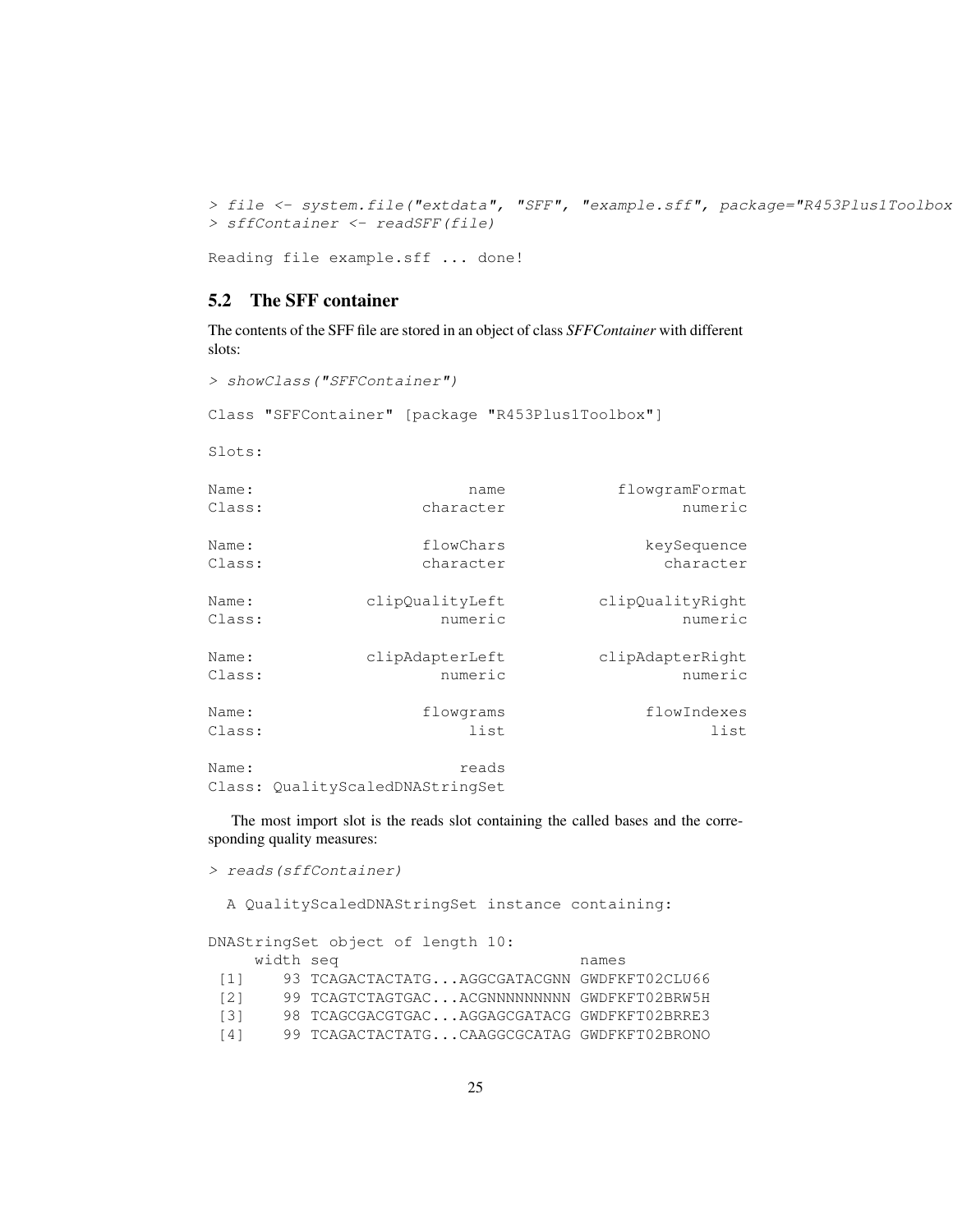[5] 99 TCAGAGACGCACT...CAAGGCGCATAG GWDFKFT02BUAPG [6] 89 TCAGTCTAGCGAC...GCAAGCGCATAG GWDFKFT02CLVYX [7] 100 TCAGCGACGTGAC...AGGCGCATAGNN GWDFKFT02BRR9U [8] 98 TCAGACTACTATG...AAGCGCATAGNN GWDFKFT02BR4IB [9] 99 TCAGCGACGTGAC...GAGCGCATAGNN GWDFKFT02BSHNB [10] 102 TCAGACTACTATG...AAGGCGCATAGN GWDFKFT02BSAFV PhredQuality object of length 10: width seq names [1] 93 IIIIIIIIIIIF>...2119:EEA?; !! GWDFKFT02CLU66 [2] 99 IIIIIIIIIIIIII...EEE!!!!!!!!!! GWDFKFT02BRW5H [3] 98 IIIIIIIIIIIIII...9;;;7?=EEEII GWDFKFT02BRRE3 [4] 99 IIIIIIIIIIIII...:000056:<<== GWDFKFT02BRONO [5] 99 IIIIIIIIIIIII...E??>?CIIIIII GWDFKFT02BUAPG [6] 89 IIIIIIIIIIIII...>>77998@AA@E GWDFKFT02CLVYX [7] 100 IIIIIIIIIIIIIII...22/<<CEECE!! GWDFKFT02BRR9U [8] 98 IIIIIIIIIIIIII...1127<EHHEG!! GWDFKFT02BR4IB [9] 99 HHHHHHHHHHHHH...-.-.-5:<57!! GWDFKFT02BSHNB [10] 102 IIIIIIIIIIIIII...111179CHHCE! GWDFKFT02BSAFV

An *SFFContainer* object can be subsetted using the [ operator and some read names or numbers:

```
> subSffContainer <- sffContainer[1:5]
```
#### <span id="page-25-0"></span>5.3 Writing SFF files

An *SFFContainer* can be written back into a file using the writeSFF method:

```
> writeSFF(subSffContainer, subSffFile.sff)
```
#### <span id="page-25-1"></span>5.4 Quality control of SFF files

The qualityReportSFF function creates a PDF document from one or more SFF files containing information relevant for quality control (e.g. read length distributions, quality histograms, GC content). Two example plots are shown below:

```
> positionQualityBoxplot(sffContainer)
```
> dinucleotideOddsRatio(sffContainer)

# References

<span id="page-25-2"></span>[Kohlmann *et al*., 2009] Kohlmann,A. *et al*. (2009) Targeted next-generation sequencing (NGS) enables for the first time the detection of point mutations, molecular insertions and deletions, as well as leukemia-specific fusion genes in AML in a single procedure. *Blood (ASH Annual Meeting Abstracts)*, 114(22), 294–295.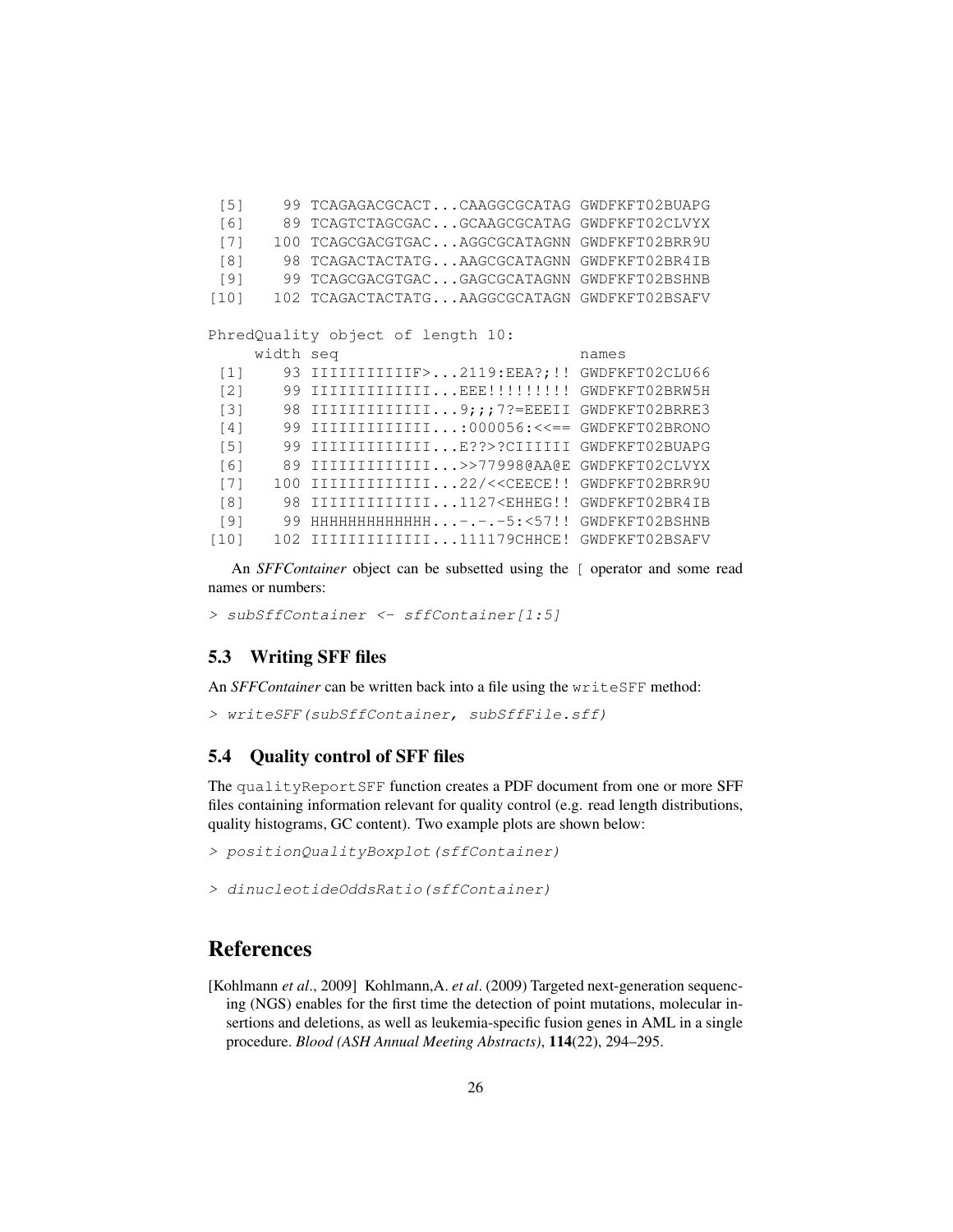- <span id="page-26-1"></span>[Li and Durbin, 2010] Li,H. and Durbin,R. (2010) Fast and accurate long-read alignment with Burrows-Wheeler transform. *Bioinformatics*, 26(5), 589–95.
- <span id="page-26-0"></span>[Danecek *et al*., 2011] Danecek,P. *et al*. (2011) The variant call format and VCFtools. *Bioinformatics*, 27(15), 2156–2158.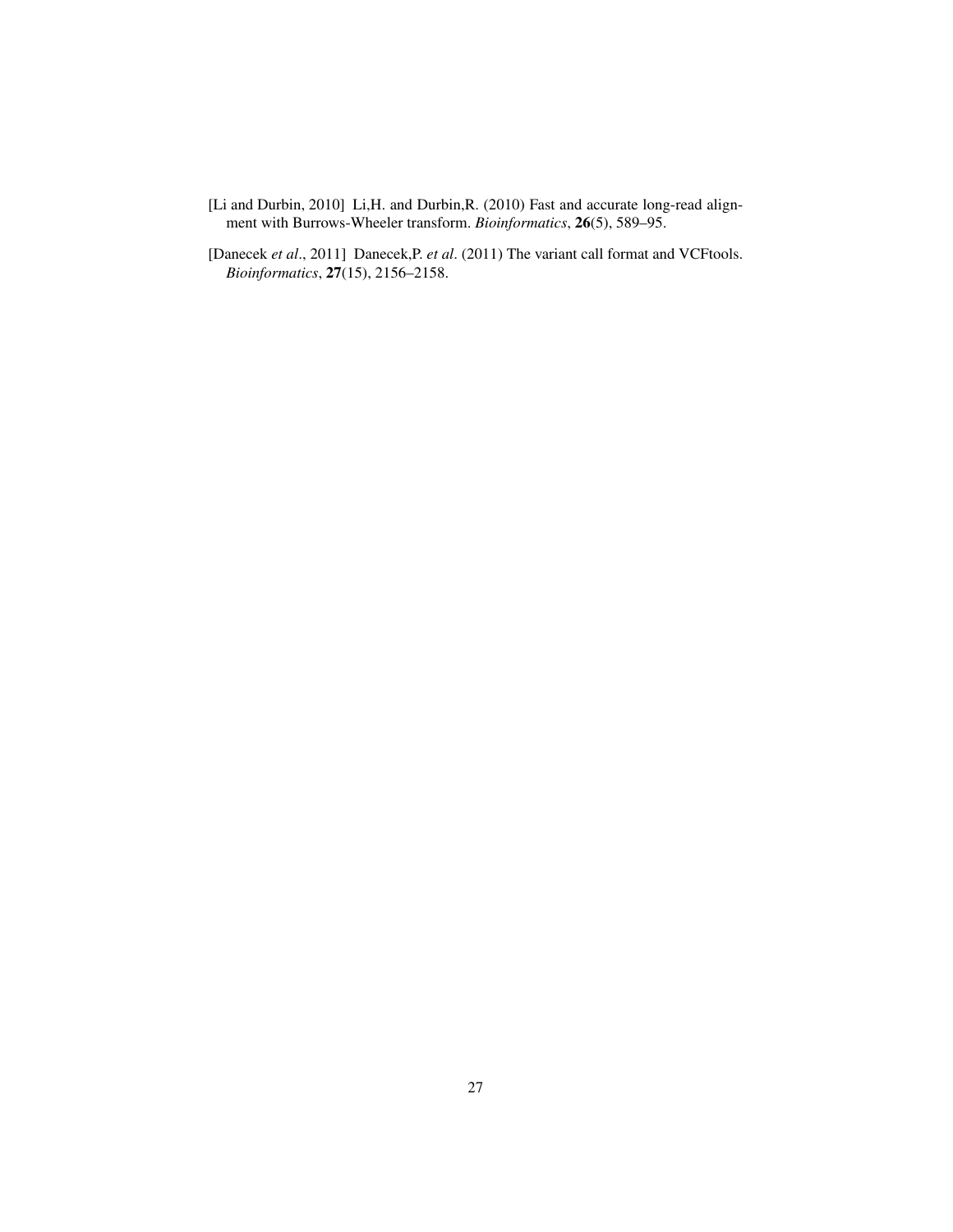

Figure 7: Position quality boxplot - One of the plots contained in the PDF quality report.